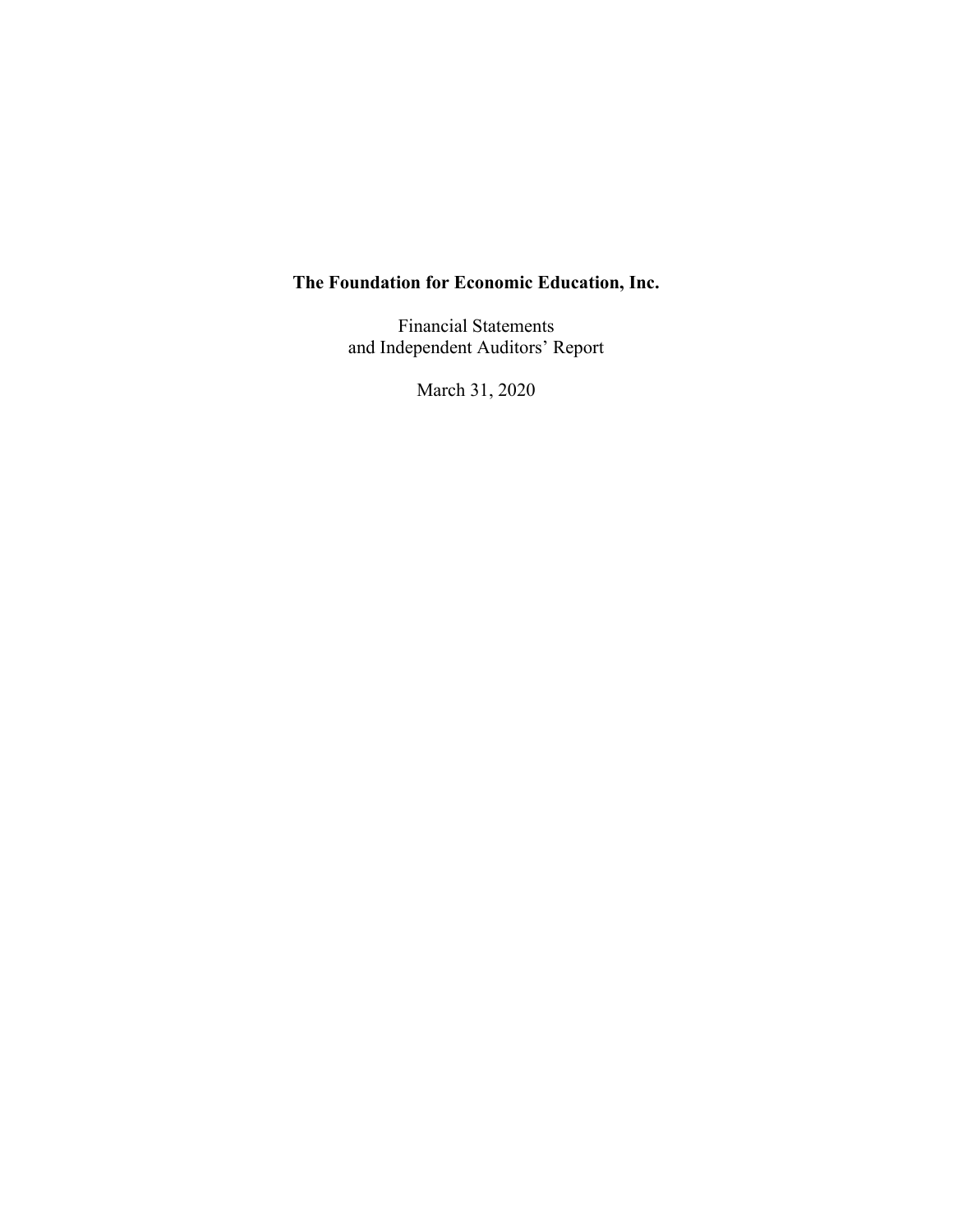Financial Statements March 31, 2020

# **Contents**

| <b>Financial Statements</b> |  |
|-----------------------------|--|
|                             |  |
|                             |  |
|                             |  |
|                             |  |
|                             |  |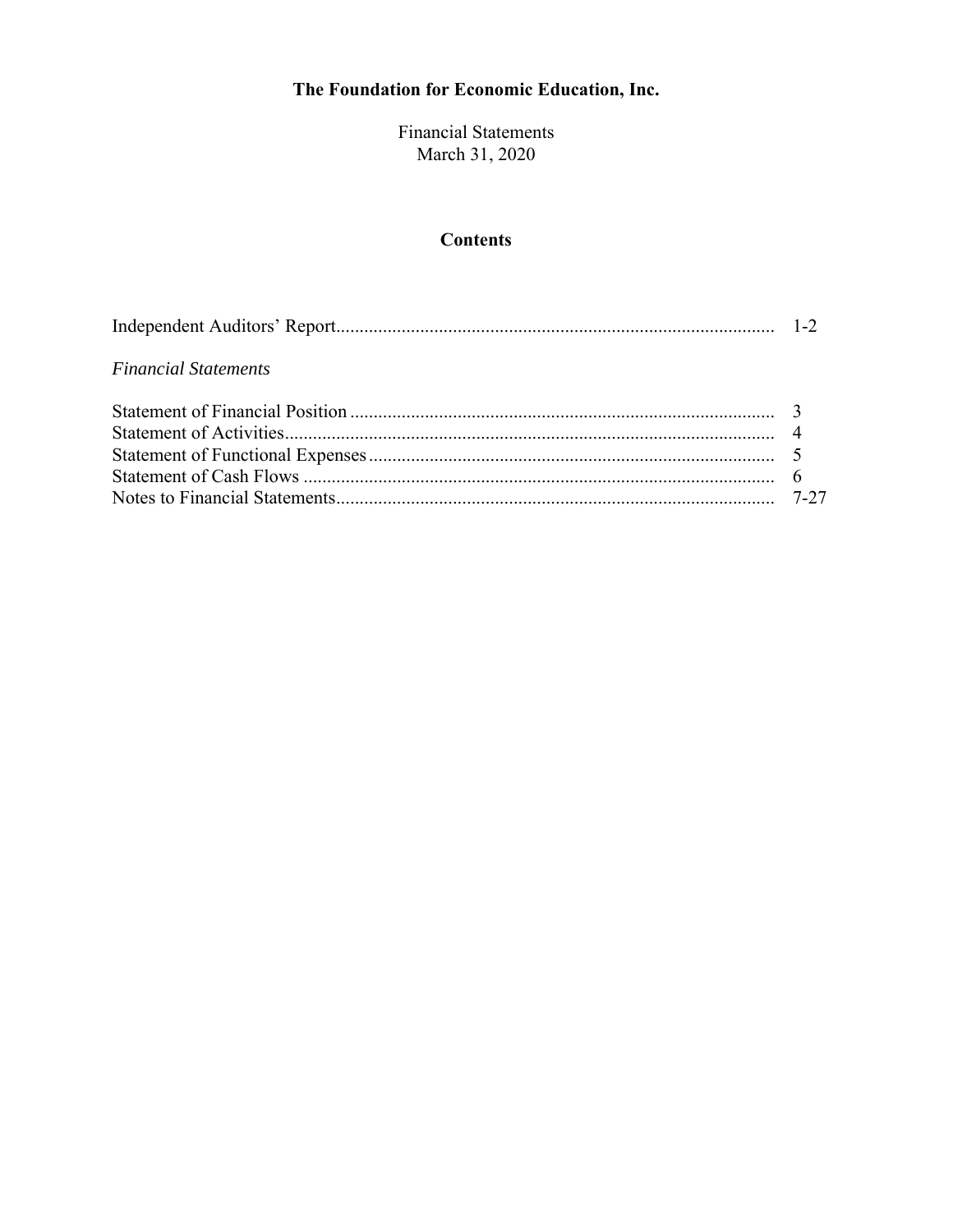

**Rogers & Company PLLC**  Certified Public Accountants

8300 Boone Boulevard Suite 600 Vienna, Virginia 22182

703.893.0300 voice 703.893.4070 facsimile www.rogerspllc.com

# **INDEPENDENT AUDITORS' REPORT**

To the Board of Trustees of The Foundation for Economic Education, Inc.

We have audited the accompanying financial statements of The Foundation for Economic Education, Inc. ("the Foundation"), which comprise the statement of financial position as of March 31, 2020; the related statements of activities, functional expenses, and cash flows for the year then ended; and the related notes to the financial statements.

### *Management's Responsibility for the Financial Statements*

Management is responsible for the preparation and fair presentation of these financial statements in accordance with accounting principles generally accepted in the United States of America; this includes the design, implementation, and maintenance of internal controls relevant to the preparation and fair presentation of financial statements that are free from material misstatement, whether due to fraud or error.

#### *Auditor's Responsibility*

Our responsibility is to express an opinion on these financial statements based on our audit. We conducted our audit in accordance with auditing standards generally accepted in the United States of America. Those standards require that we plan and perform the audit to obtain reasonable assurance about whether the financial statements are free from material misstatement.

An audit involves performing procedures to obtain audit evidence about the amounts and disclosures in the financial statements. The procedures selected depend on the auditor's judgment, including the assessment of the risks of material misstatement of the financial statements, whether due to fraud or error. In making those risk assessments, the auditor considers internal control relevant to the entity's preparation and fair presentation of the financial statements in order to design audit procedures that are appropriate in the circumstances, but not for the purpose of expressing an opinion on the effectiveness of the entity's internal control. Accordingly, we express no such opinion. An audit also includes evaluating the appropriateness of accounting policies used and the reasonableness of significant accounting estimates made by management, as well as evaluating the overall presentation of the financial statements.

We believe that the audit evidence we have obtained is sufficient and appropriate to provide a basis for our audit opinion.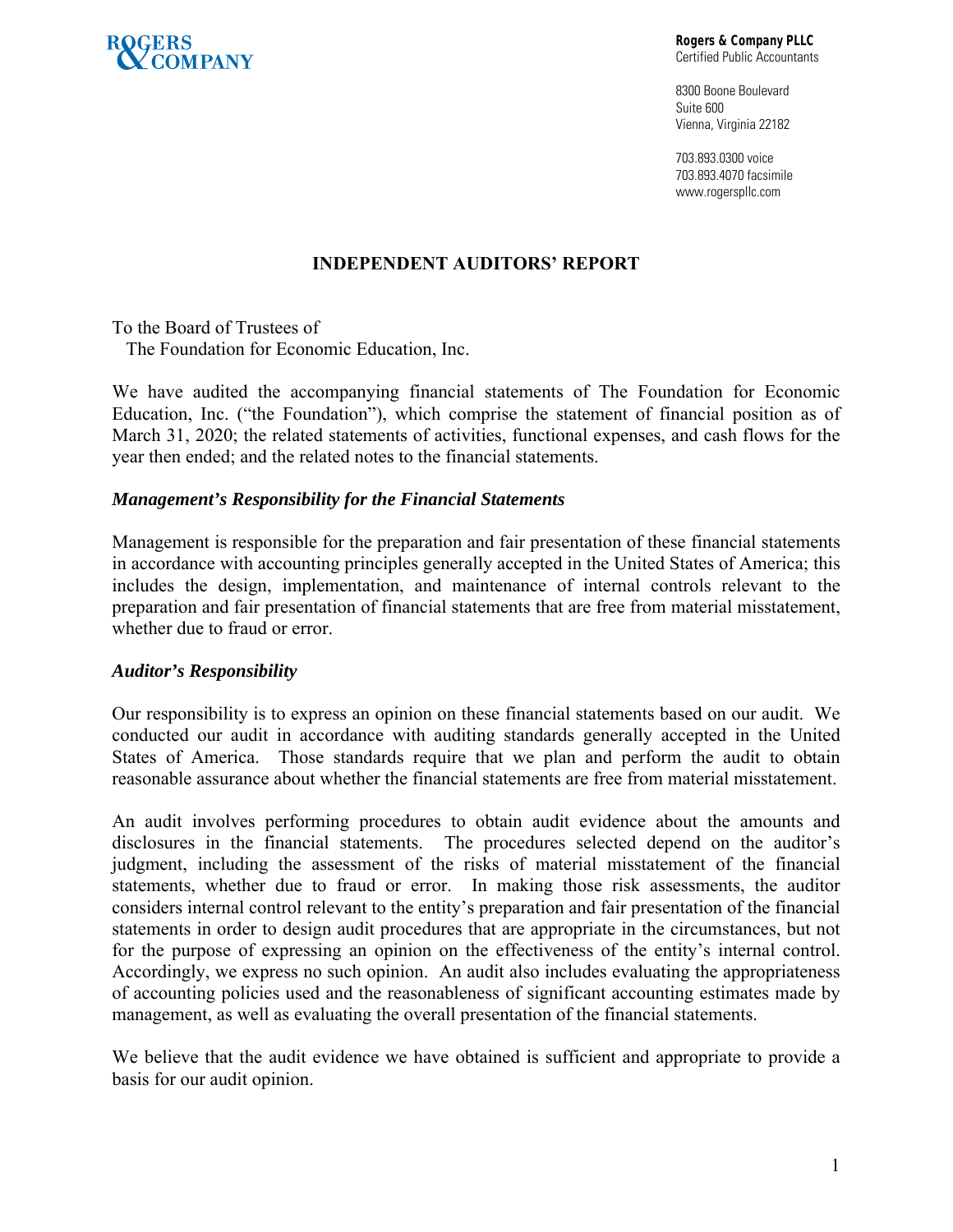

# *Opinion*

In our opinion, the financial statements referred to above present fairly, in all material respects, the financial position of the Foundation as of March 31, 2020, and the changes in its net assets and its cash flows for the year then ended in accordance with accounting principles generally accepted in the United States of America.

# *Emphasis of Matter*

As discussed in Note 2 to the financial statements, the Foundation adopted Financial Accounting Standards Board (FASB) Accounting Standards Update (ASU) 2014-09, *Revenue from Contracts with Customers* (Topic 606) and FASB ASU 2018-08, *Clarifying the Scope and the Accounting Guidance for Contributions Received and Contributions Made*. Our opinion is not modified with respect to this matter.

Rouers + Coming PLIC

Vienna, Virginia August 21, 2020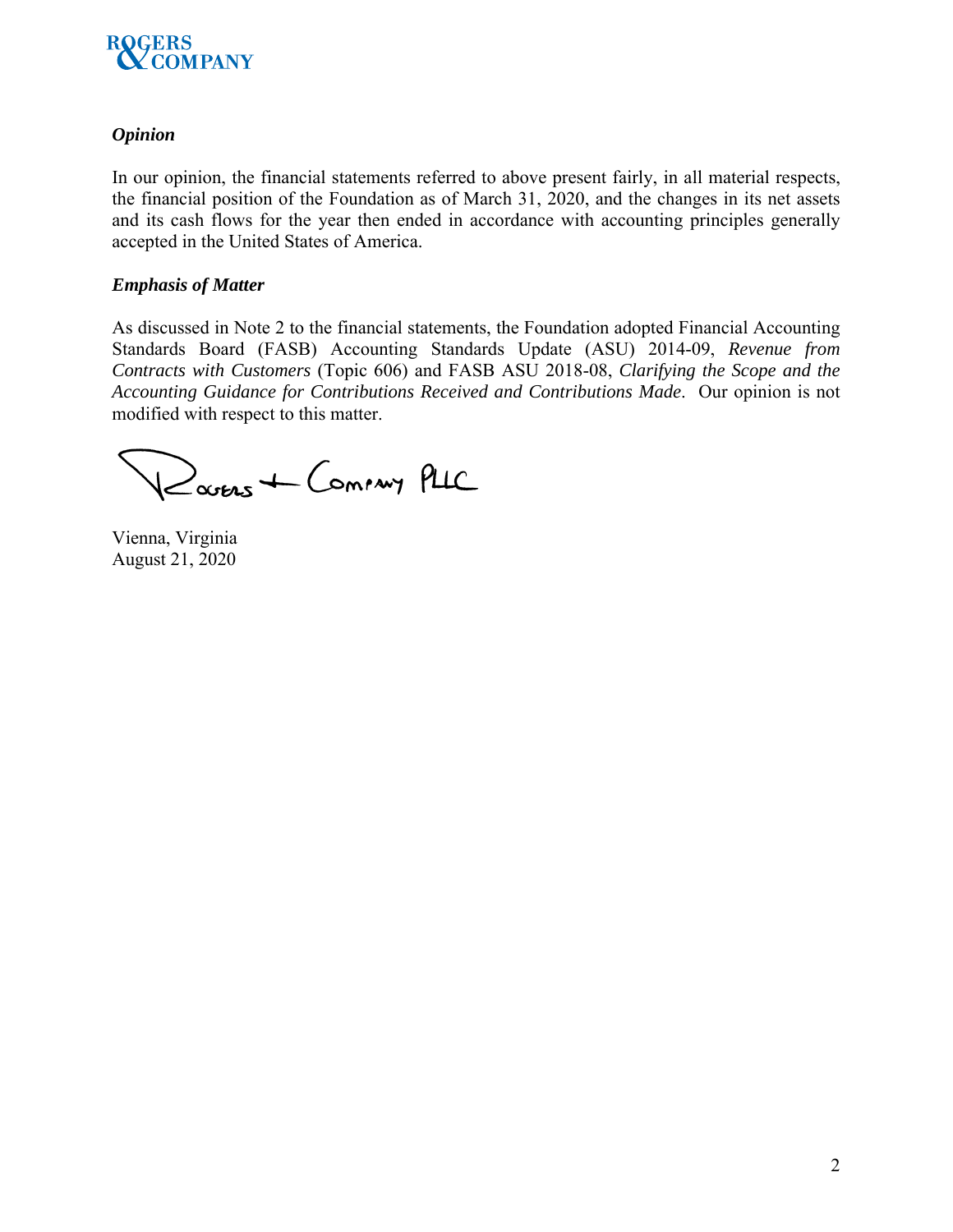Statement of Financial Position March 31, 2020

| <b>Assets</b>                                            |                 |
|----------------------------------------------------------|-----------------|
| Current assets:                                          |                 |
| Cash and cash equivalents                                | \$<br>172,062   |
| Contributions receivable, due within one year            | 175,000         |
| Investments, short-term portion                          | 1,894,636       |
| Inventory                                                | 239,476         |
| Prepaid expenses and other current assets                | 76,973          |
| Total current assets                                     | 2,558,147       |
| Property and equipment, net                              | 161,670         |
| Contributions receivable, long-term portion, net         | 122,789         |
| Investments, long-term portion                           | 3,922,911       |
| Assets held in charitable remainder trust                | 325,162         |
| Beneficial interest in third-party trusts                | 67,002          |
| Total assets                                             | \$<br>7,157,681 |
| <b>Liabilities and Net Assets</b>                        |                 |
| <b>Liabilities</b>                                       |                 |
| <b>Current liabilities:</b>                              |                 |
| Accounts payable and accrued expenses                    | \$<br>34,730    |
| Deferred revenue                                         | 474             |
| Deferred rent                                            | 129,190         |
| Total current liabilities                                | 164,394         |
| Due to other beneficiaries of charitable remainder trust | 162,581         |
| <b>Total liabilities</b>                                 | 326,975         |
| <b>Net Assets</b>                                        |                 |
| Without donor restrictions                               | 4,678,267       |
| With donor restrictions                                  | 2,152,439       |
|                                                          |                 |
| Total net assets                                         | 6,830,706       |
| Total liabilities and net assets                         | \$<br>7,157,681 |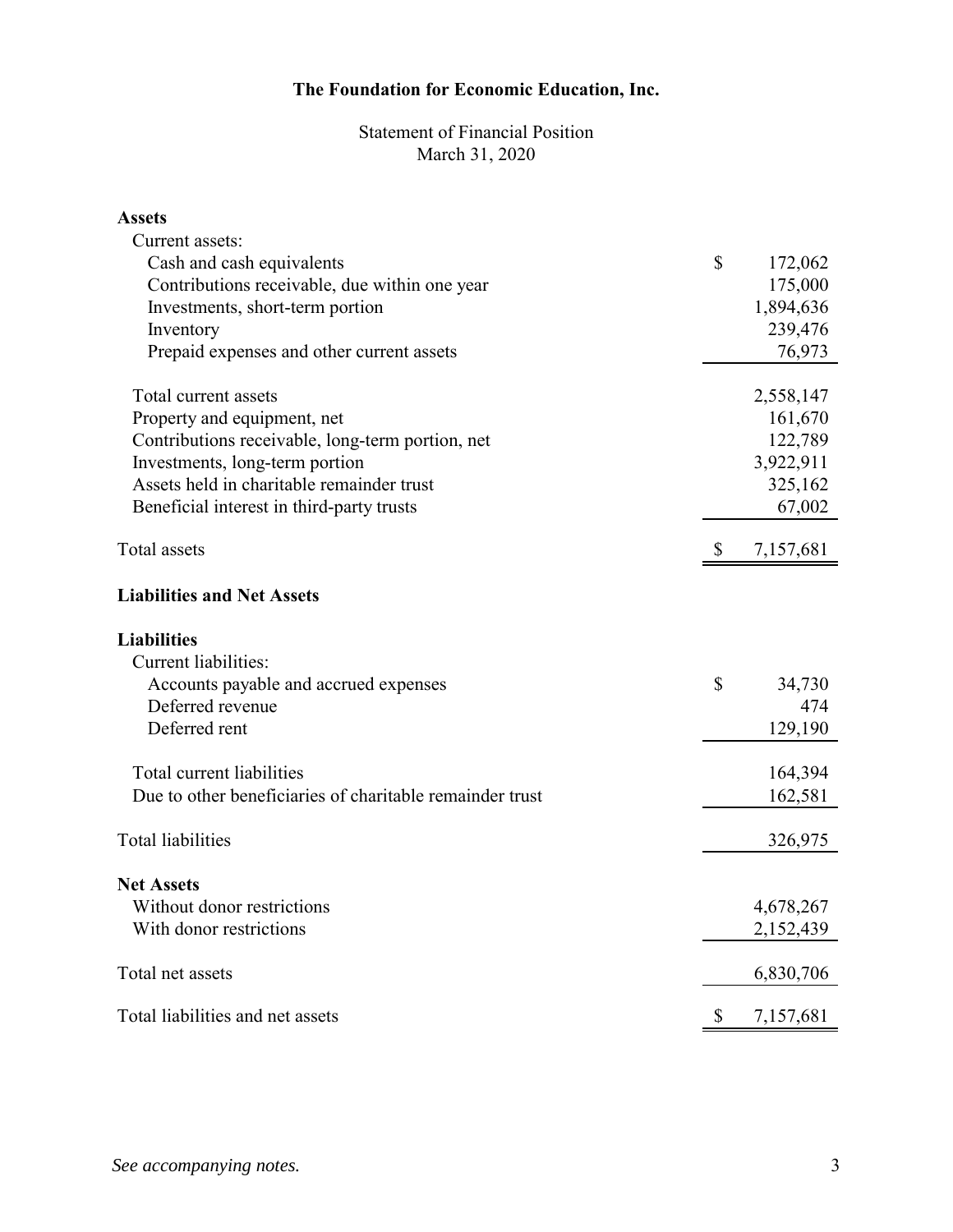# Statement of Activities For the Year Ended March 31, 2020

|                                    | <b>Without Donor</b> |              | With Donor |              |    |            |
|------------------------------------|----------------------|--------------|------------|--------------|----|------------|
|                                    |                      | Restrictions |            | Restrictions |    | Total      |
| <b>Revenue and Support</b>         |                      |              |            |              |    |            |
| Contributions                      | \$                   | 3,831,477    | \$         | 1,471,400    | \$ | 5,302,877  |
| Grants and contracts               |                      | 450,266      |            |              |    | 450,266    |
| Tuition and seminars revenue       |                      | 68,387       |            |              |    | 68,387     |
| Publications                       |                      | 16,317       |            |              |    | 16,317     |
| Royalties                          |                      | 31,062       |            |              |    | 31,062     |
| Investment return                  |                      | 778,907      |            | (168, 512)   |    | 610,395    |
| Change in value of split interests |                      |              |            | 1,393        |    | 1,393      |
| Miscellaneous                      |                      | 10,132       |            |              |    | 10,132     |
| Released from restrictions         |                      | 1,680,785    |            | (1,680,785)  |    |            |
| Total revenue and support          |                      | 6,867,333    |            | (376, 504)   |    | 6,490,829  |
| <b>Expenses</b>                    |                      |              |            |              |    |            |
| Program services:                  |                      |              |            |              |    |            |
| Seminars and lectures              |                      | 3,526,958    |            |              |    | 3,526,958  |
| Books and publications             |                      | 722,196      |            |              |    | 722,196    |
| Website outreach                   |                      | 1,432,408    |            |              |    | 1,432,408  |
| Total program services             |                      | 5,681,562    |            |              |    | 5,681,562  |
| Supporting services:               |                      |              |            |              |    |            |
| Management and general             |                      | 525,807      |            |              |    | 525,807    |
| Fundraising and development        |                      | 1,045,302    |            |              |    | 1,045,302  |
| Total supporting services          |                      | 1,571,109    |            |              |    | 1,571,109  |
| Total expenses                     |                      | 7,252,671    |            |              |    | 7,252,671  |
| <b>Change in Net Assets</b>        |                      | (385, 338)   |            | (376, 504)   |    | (761, 842) |
| Net Assets, beginning of year      |                      | 5,063,605    |            | 2,528,943    |    | 7,592,548  |
| Net Assets, end of year            | \$                   | 4,678,267    | \$         | 2,152,439    | \$ | 6,830,706  |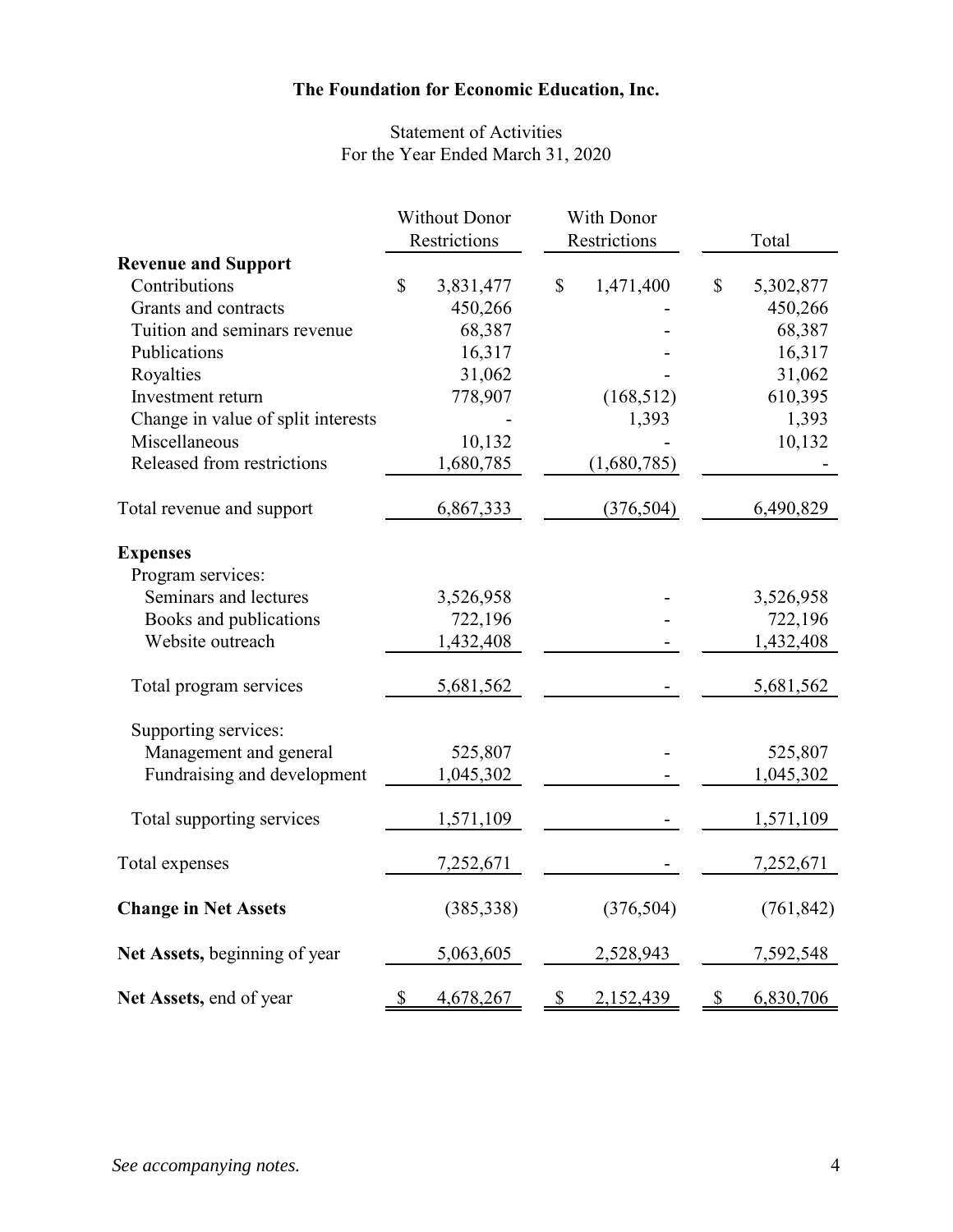Statement of Functional Expenses For the Year Ended March 31, 2020

|                                        | Program Services                                         |              |                               |            |           |                     | <b>Supporting Services</b> |       |              |  |                 |           |
|----------------------------------------|----------------------------------------------------------|--------------|-------------------------------|------------|-----------|---------------------|----------------------------|-------|--------------|--|-----------------|-----------|
|                                        | Total<br>Books and<br>Website<br>Seminars and<br>Program |              | Fundraising and<br>Management |            |           | Total<br>Supporting |                            | Total |              |  |                 |           |
|                                        | Lectures                                                 | Publications | Outreach                      |            | Services  |                     | and General                |       | Development  |  | <b>Services</b> | Expenses  |
| Salaries                               | <sup>\$</sup><br>795,010 \$                              | 311,629 \$   |                               | 759,565 \$ | 1,866,204 | \$                  | 130,836 \$                 |       | 381,804 \$   |  | 512,640         | 2,378,844 |
| Payroll taxes and employee benefits    | 141,338                                                  | 55,402       | 135,037                       |            | 331,777   |                     | 26,853                     |       | 67,878       |  | 94,731          | 426,508   |
| Employee travel                        | 3,615                                                    | 1,403        |                               | 3,385      | 8,403     |                     | 6,735                      |       | 1,700        |  | 8,435           | 16,838    |
| Seminar student expense                | 2,263,274                                                | 221,748      | 246,805                       |            | 2,731,827 |                     | 15,083                     |       | 310,970      |  | 326,053         | 3,057,880 |
| Professional fees and outside services | 226,760                                                  | 83,300       | 196,424                       |            | 506,484   |                     | 189,562                    |       | 237,139      |  | 426,701         | 933,185   |
| Supplies                               | 7,700                                                    | 2,988        |                               | 7,209      | 17,897    |                     | 14,318                     |       | 3,621        |  | 17,939          | 35,836    |
| Telephone                              | 2,457                                                    | 954          |                               | 2,300      | 5,711     |                     | 4,578                      |       | 1,155        |  | 5,733           | 11,444    |
| Rental expenses                        | 40,274                                                   | 15,630       | 37,709                        |            | 93,613    |                     | 75,036                     |       | 18,940       |  | 93,976          | 187,589   |
| Insurance                              | 4,369                                                    | 1,696        | 4,091                         |            | 10,156    |                     | 8,141                      |       | 2,055        |  | 10,196          | 20,352    |
| Dues and subscriptions                 | 2,947                                                    | 1,144        |                               | 2,760      | 6,851     |                     | 5,491                      |       | 1,386        |  | 6,877           | 13,728    |
| Cost of goods sold                     |                                                          | 11,001       |                               |            | 11,001    |                     |                            |       |              |  |                 | 11,001    |
| Bank charges                           |                                                          |              |                               |            |           |                     | 12,303                     |       |              |  | 12,303          | 12,303    |
| Depreciation and amortization          | 17,908                                                   | 6,950        | 16,767                        |            | 41,625    |                     | 33,365                     |       | 8,422        |  | 41,787          | 83,412    |
| Income taxes                           | 21,306                                                   | 8,351        | 20,356                        |            | 50,013    |                     | 3,506                      |       | 10,232       |  | 13,738          | 63,751    |
| <b>Total Expenses</b>                  | 3,526,958 \$                                             | 722,196 \$   | 1,432,408                     | -S         | 5,681,562 |                     | 525,807 \$                 |       | 1,045,302 \$ |  | 1,571,109       | 7,252,671 |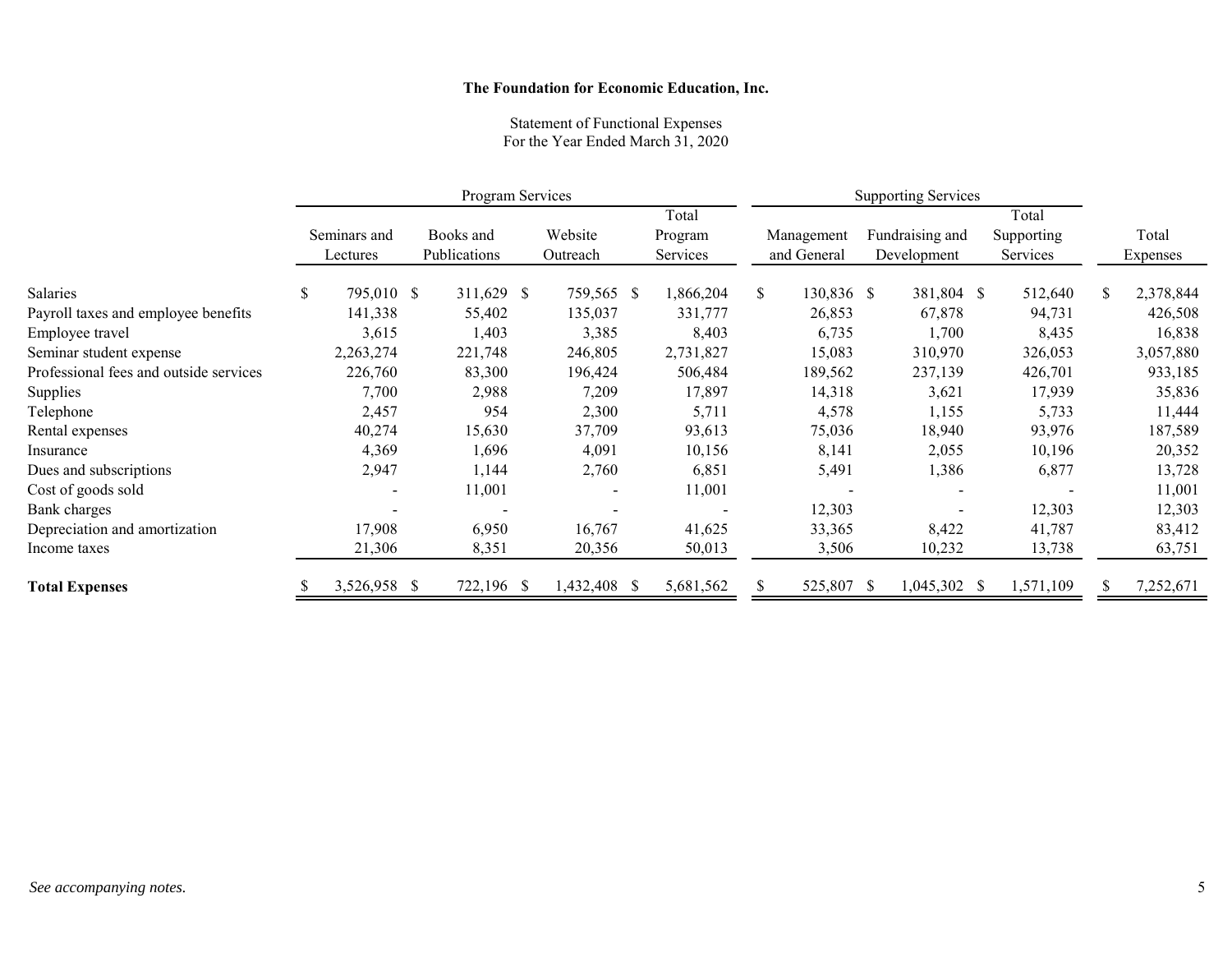# Statement of Cash Flows For the Year Ended March 31, 2020

| <b>Cash Flows from Operating Activities</b>                  |                  |
|--------------------------------------------------------------|------------------|
| Change in net assets                                         | \$<br>(761, 842) |
| Adjustments to reconcile change in net assets to             |                  |
| net cash used in operating activities:                       |                  |
| Net unrealized loss on investments                           | 196,235          |
| Net realized gain on investments                             | (465, 549)       |
| Donated securities                                           | (123, 276)       |
| Depreciation and amortization                                | 83,412           |
| Change in value of charitable remainder trust                | 49,692           |
| Change in value of beneficial interest in third-party trusts | 12,892           |
| Change in present-value discount on contributions receivable | 2,211            |
| Change in operating assets and liabilities:                  |                  |
| (Increase) decrease in:                                      |                  |
| Contributions receivable                                     | (275,000)        |
| Inventory                                                    | (93, 583)        |
| Prepaid expenses and other current assets                    | 2,035            |
| (Decrease) increase in:                                      |                  |
| Accounts payable and accrued expenses                        | (195, 341)       |
| Income taxes payable                                         | (28,791)         |
| Deferred revenue                                             | (272, 725)       |
| Deferred rent                                                | 22,741           |
| Due to other beneficiaries of charitable remainder trust     | (24, 846)        |
| Net cash used in operating activities                        | (1,871,735)      |
| <b>Cash Flows from Investing Activities</b>                  |                  |
| Purchases of property and equipment                          | (49,092)         |
| Purchases of investments                                     | (1,915,427)      |
| Proceeds from sales of investments                           | 2,699,128        |
| Short term investments, net                                  | 500,638          |
| Net cash provided by investing activities                    | 1,235,247        |
| <b>Net Decrease in Cash and Cash Equivalents</b>             | (636, 488)       |
| Cash and Cash Equivalents, beginning of year                 | 808,550          |
| Cash and Cash Equivalents, end of year                       | \$<br>172,062    |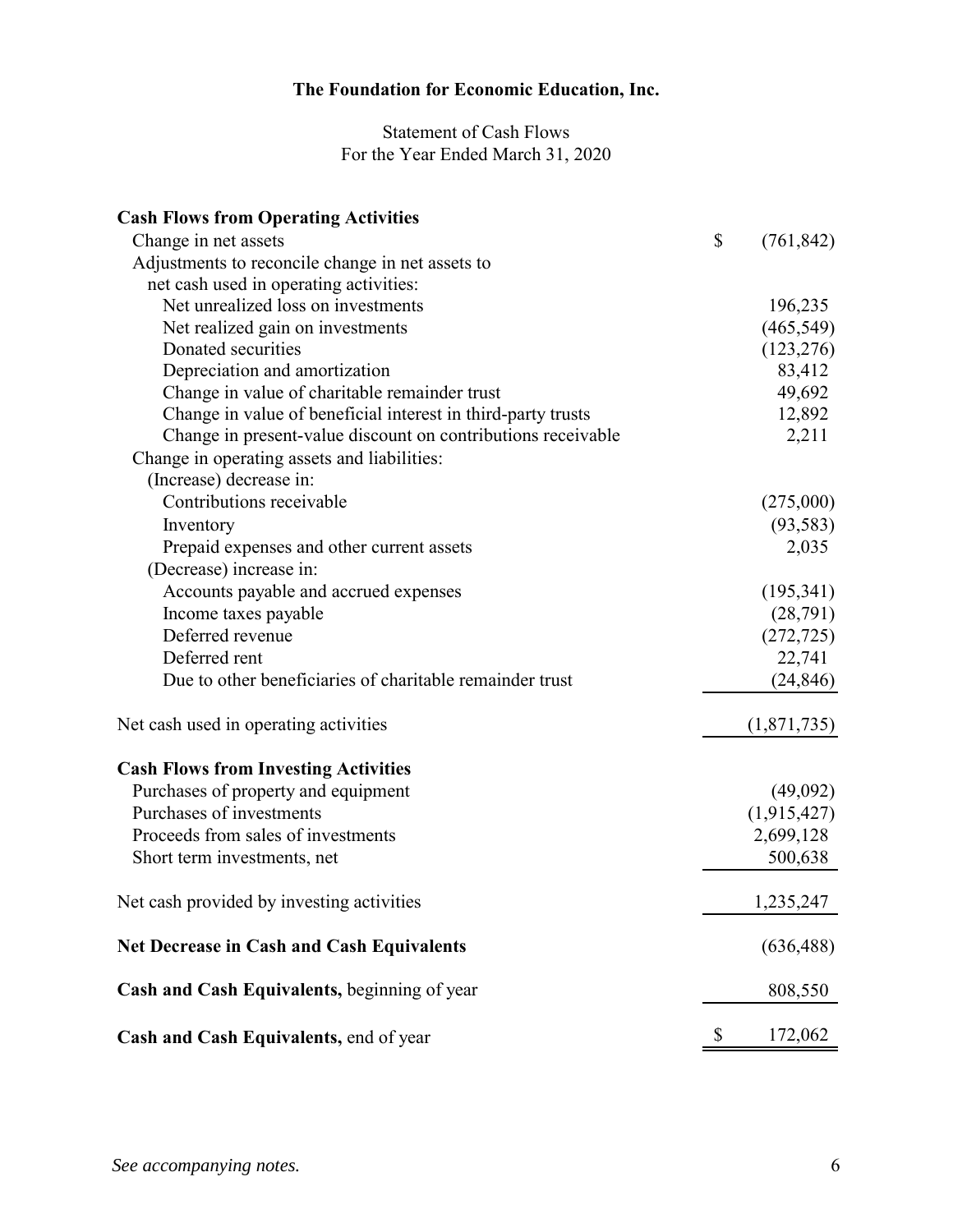Notes to Financial Statements March 31, 2020

#### **1. Nature of Operations**

The Foundation for Economic Education, Inc. ("the Foundation") is a nonprofit foundation incorporated in the State of New York. Its mission is to inspire, educate, and connect young adults with the economic, ethical, and legal principles of a free society. These principles include individual liberty, free-market economics, entrepreneurship, private property, high moral character, and limited government. The Foundation produces nationwide seminars, classroom resources, social media, free online courses, and engaging daily content at FEE.org—all educating on the ideas of a free society. Additionally, the Foundation supports and connects alumni through the FEE Alumni Network, provides professional development opportunities through internships and networking, and recognizes the most extraordinary alumni leaders with the annual Leonard E. Read Distinguished Alumni Award.

### **2. Summary of Significant Accounting Policies**

#### Basis of Accounting and Presentation

The Foundation's financial statements are prepared on the accrual basis of accounting. Net assets are reported based on the presence or absence of donor-imposed restrictions.

### Classification of Net Assets

- *Net Assets Without Donor Restrictions* Net assets available for use in general operations and not subject to donor (or certain grantor) restrictions.
- *Net Assets With Donor Restrictions* Net assets subject to donor- (or certain grantor-) imposed restrictions. Some donor-imposed restrictions are temporary in nature, such as those that will be met by the passage of time or other events specified by the donor. Other donor-imposed restrictions are perpetual in nature, where the donor stipulates that resources be maintained in perpetuity. Donorimposed restrictions are released when a restriction expires, that is, when the stipulated time has elapsed, when the stipulated purpose for which the resource was restricted has been fulfilled, or both.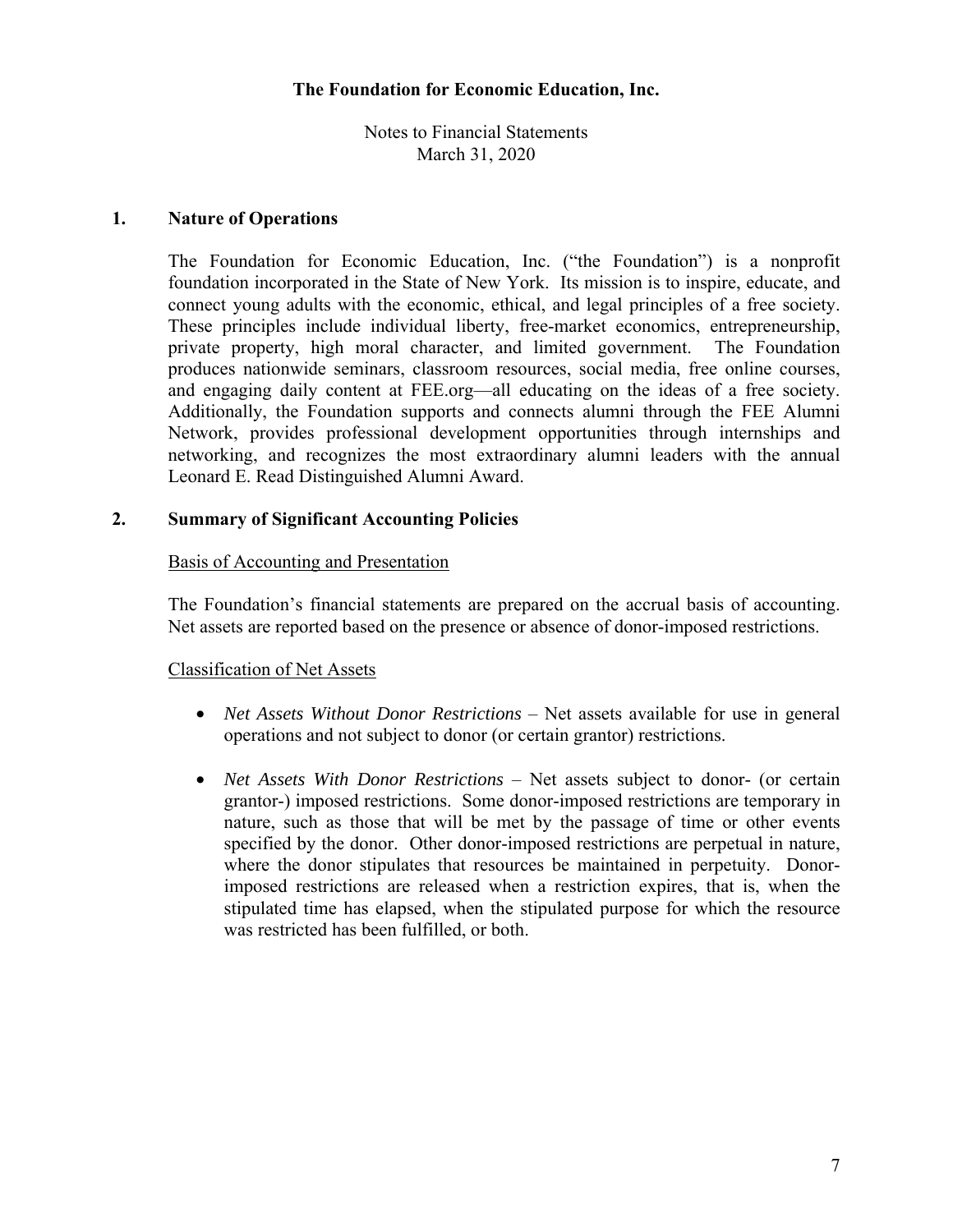Notes to Financial Statements March 31, 2020

# **2. Summary of Significant Accounting Policies (continued)**

### Cash Equivalents

For the purpose of the statement of cash flows, the Foundation considers as cash equivalents all highly liquid investments, which can be converted into known amounts of cash and have a maturity period of ninety days or less at the time of purchase.

# Contributions Receivable

Contributions receivable are all due within one year, are recorded at net realizable value or at net present value based on projected cash flows, and represent unconditional amounts committed to the Foundation. Contributions receivable due in more than one year are discounted to present value based on management's estimate of the risk of adjusted rate of return. The discount on contributions receivable was \$2,211 at March 31, 2020. Management determines the allowance for doubtful accounts based upon review of outstanding receivables, historical collection information, and existing economic conditions. Management believes that all contributions receivable are collectible at March 31, 2020, and accordingly, no allowance for uncollectible receivables has been established.

### Investments

Investments consist of money market funds, common stocks, mutual funds, exchangetraded funds, and a limited partnership. Investments in marketable securities are recorded at fair value based on quoted market prices. Beneficial interest in third-party trusts is recorded at fair value based on unobservable inputs.

Certain limited partnership investments have no readily-determinable market value and are valued at fair value as estimated by the general partners and corporations. Because of inherent uncertainty of valuation, it is reasonably possible that estimated values may differ significantly from the values that would have been used as ready market for the securities existed, and the differences could be material. In addition, certain investments may also have risk associated with concentrations of investments in one geographic region and in certain industries. The limited partnership's ability to liquidate certain of its investments may be inhibited since the issuers may be privately held or the limited partnership may own a relatively large portion of the issuers' equity securities.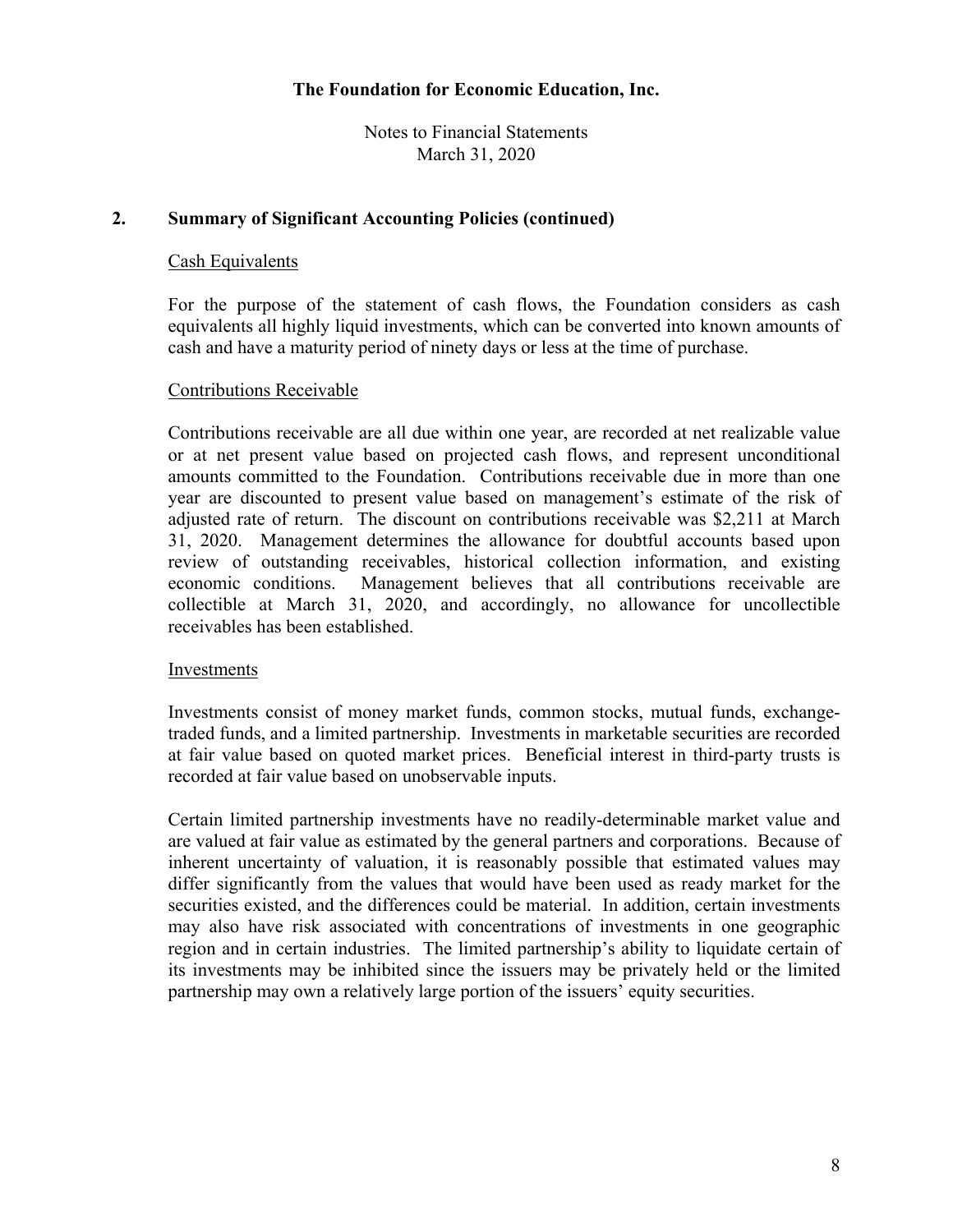Notes to Financial Statements March 31, 2020

### **2. Summary of Significant Accounting Policies (continued)**

#### Investments (continued)

Realized and unrealized gains and losses are reported as a component of investment return in the accompanying statement of activities.

#### Inventory

The Foundation maintains an inventory of its publications for sale, including books, pamphlets, and magazines to be given away or sold at conferences and seminars. Additionally, inventory consists of logo items and other small branding items. Inventory is stated at the lower of cost or market determined on a first-in, first-out basis. The Foundation periodically reviews inventory for slow-moving or obsolete items and determines if a reserve is necessary. At March 31, 2020, there was no obsolete inventory.

#### Property and Equipment

Property and equipment acquisitions with a cost greater than \$1,000 and a projected useful life exceeding one year are capitalized and recorded at cost. Depreciation and amortization is computed using the straight-line method over the estimated useful lives of the assets, which range from 3 to 39 years. Upon disposal of depreciable assets, the cost and related accumulated depreciation are eliminated from the accounts and the resulting gain or loss is credited or charged to income. Leasehold improvements are amortized over the term of the lease. Expenditures for repairs and maintenance are expensed as incurred.

#### Split-Interest Agreements

The Foundation receives certain planned gift donations that benefit not only the Foundation, but also another beneficiary designated by the donor. These contributions are termed split-interest agreements that consist of a charitable remainder trust and charitable gift annuities. Irrevocable split-interest agreements are recorded as revenue when the trust agreements are executed. Revenue from the split-interest agreements is based on the present value of the expected cash flows to be received by the Foundation.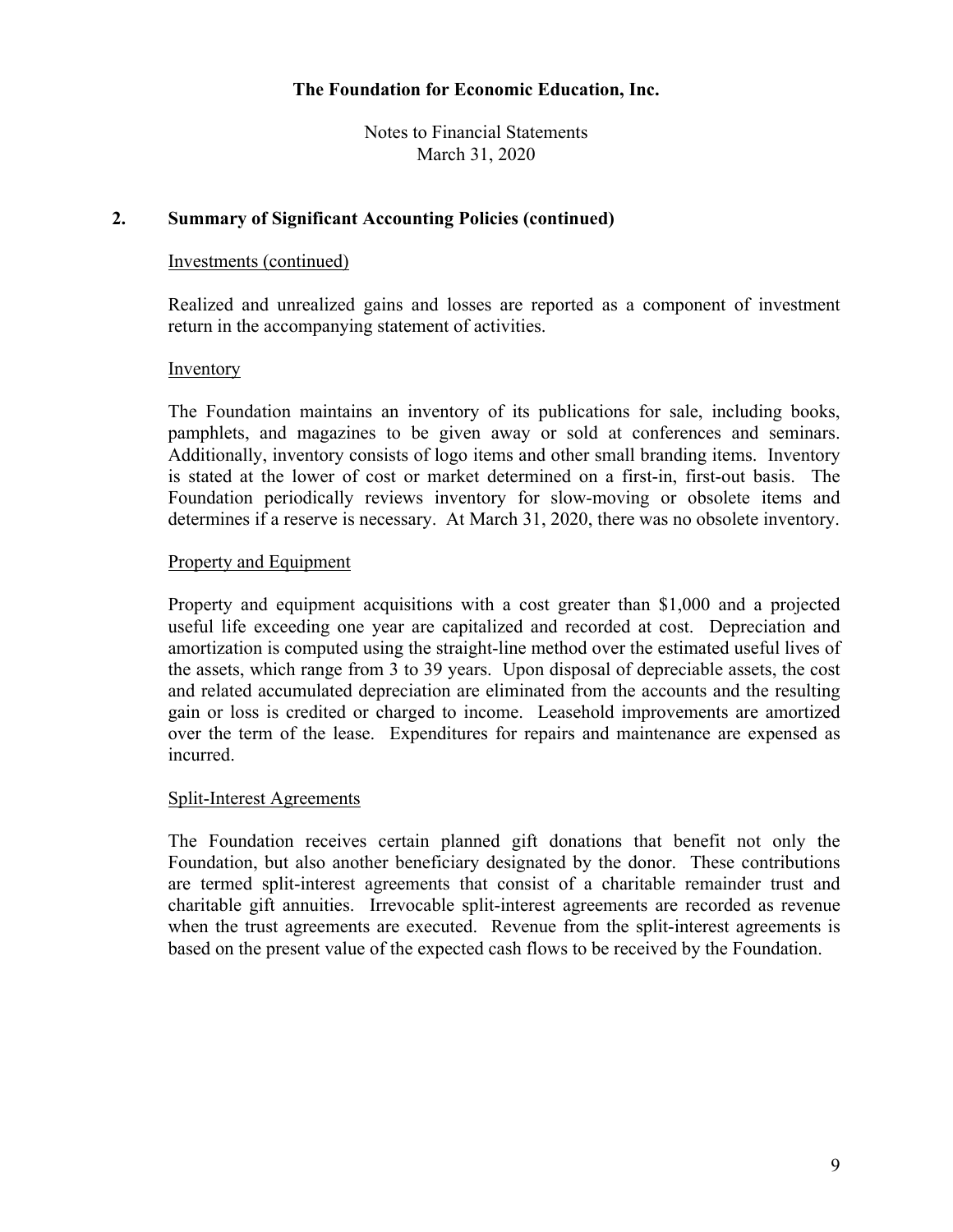Notes to Financial Statements March 31, 2020

#### **2. Summary of Significant Accounting Policies (continued)**

#### Split-Interest Agreements (continued)

Annuity obligations stemming from split-interest gifts are recognized as charitable gift annuities in the accompanying statement of financial position. The initial liabilities resulting from these gifts are measured at fair value using the present value of the future payments to be made to beneficiaries. These liabilities are subsequently remeasured at the present value of future payments to beneficiaries based on changes in life expectancy and other actuarial assumptions.

### Revenue Recognition

All contributions are considered to be available for unrestricted use unless specifically restricted by the donor. The Foundation reports contributions as restricted support if they are received with donor stipulations that limit the use of the donated assets. When a donor restriction expires, that is, when a stipulated time restriction ends or purpose restriction is accomplished, net assets with donor restrictions are reclassified to net assets without donor restrictions and reported in the statement of activities as net assets released from restrictions. Net assets with donor restrictions are reported as net assets without donor restrictions if the restrictions are met in the same period as received.

Milestone grants are recorded as revenue when grant milestones are achieved. Funds received in advance and not spent are included in deferred revenue in the accompanying statement of financial position at March 31, 2020. Any grant expenses related to work in progress before the milestone is complete are recorded as grants receivable in the accompanying statement of financial position.

Revenue from registrations and tuition related to the summer seminars is recognized at the time the events are held, with any amounts received in advance deferred until that time. Seminar tuition revenue fees that are applicable to the following year are recorded as deferred revenue in the amount of \$474 in the accompanying statement of financial position at March 31, 2020.

Revenue from all other sources is recognized when earned.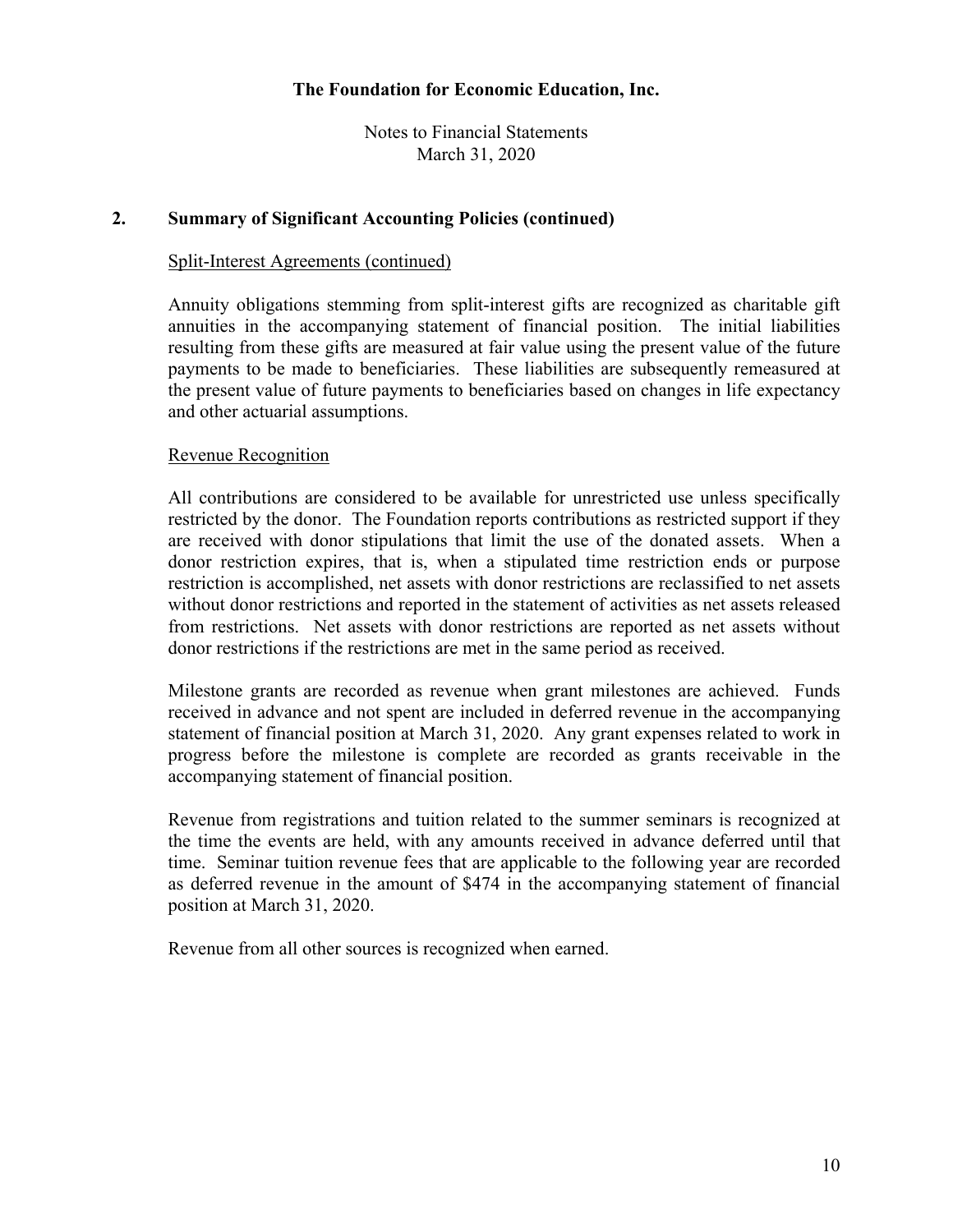Notes to Financial Statements March 31, 2020

### **2. Summary of Significant Accounting Policies (continued)**

#### Donated Services

Donated services meeting the criteria for recognition under Financial Accounting Standards Board (FASB) Accounting Standards Codification (ASC) 958, *Revenue Recognition – Contributions Received,* are recognized at fair value at the time of receipt. Donated services are recognized as contributions if the services create or enhance nonfinancial assets, or if the services required specialized skills, are performed by people with those skills, and would otherwise be purchased by the Foundation. During the year ended March 31, 2020, the Foundation received donated services consisting of advertising services with an estimated fair value of \$436,403, which are included in contributions in the accompanying statement of activities. In addition, volunteers provide assistance with specific programs, which is not recognized as revenue since the recognition criteria were not met.

#### Donated Goods

Donated goods are recorded at their estimated fair value at the date of receipt, and consist of various publication items to be included with the Foundation's inventory. There were no donated goods received during the year ended March 31, 2020.

### Functional Allocation of Expenses

The costs of program and supporting services activities have been summarized on a functional basis in the statement of activities. The statement of functional expenses presents the natural classification detail of expenses by function. Accordingly, certain costs have been allocated among the programs and supporting services benefited.

#### Use of Estimates

The preparation of financial statements in conformity with accounting principles generally accepted in the United States of America requires management to make estimates and assumptions that affect the amounts reported in the financial statements and accompanying notes. Actual results could differ from those estimates.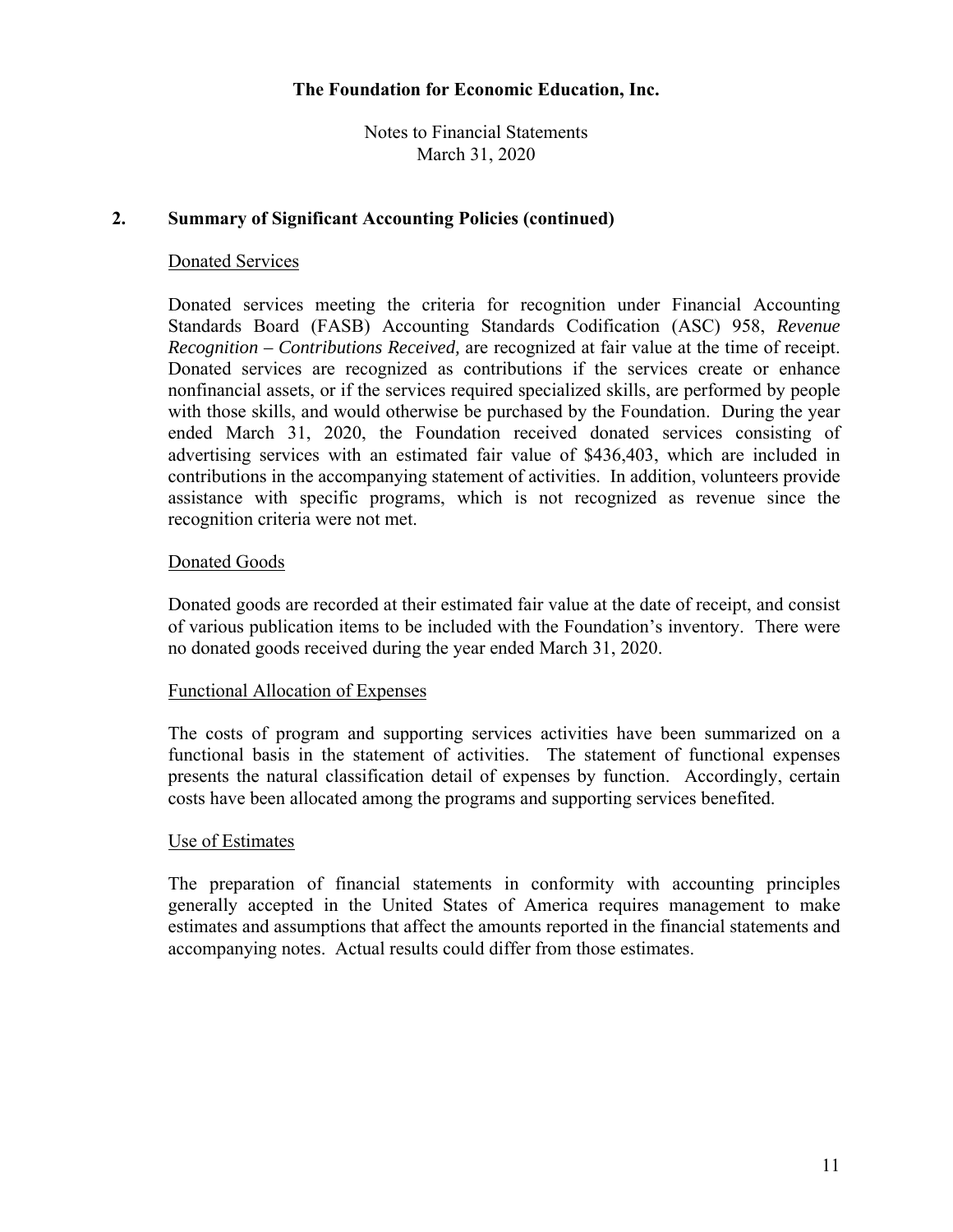Notes to Financial Statements March 31, 2020

# **2. Summary of Significant Accounting Policies (continued)**

### Advertising Expenses

The Foundation expenses advertising costs as incurred. Advertising and promotional expenses totaled \$146,500 for the year ended March 31, 2020.

### Adopted Accounting Pronouncements

FASB Accounting Standards Update (ASU) 2014-09, *Revenue from Contracts with Customers* (Topic 606), as amended, supersedes or replaces nearly all revenue recognition guidance under accounting principles generally accepted in the United States of America. These standards establish a new contract and control-based revenue recognition model, change the basis for deciding when revenue is recognized over time or at a point in time, and expand disclosures about revenue. The Foundation has implemented Topic 606 and has adjusted, if applicable, the presentation in these financial statements accordingly. The implementation had no impact on the previously reported net assets.

In June 2018, the FASB issued ASU 2018-08, *Clarifying the Scope and the Accounting Guidance for Contributions Received and Contributions Made*. This standard assists entities in evaluating whether transactions should be accounted for as contributions or exchange transactions and determining whether a contribution is conditional. The Foundation has implemented the provisions of ASU 2018-08 applicable to both contributions received and to contributions made in these financial statements under a modified prospective basis. The implementation had no impact on the previously reported net assets.

#### Recently Issued Accounting Pronouncement

In February 2016, the FASB issued ASU 2016-02, *Leases*. The update requires a lessee to recognize a right-of-use asset and lease liability, initially measured at the present value of the lease payments, in its statement of financial position. The guidance also expands the required quantitative and qualitative lease disclosures. The guidance is effective beginning in the Foundation's fiscal year 2022.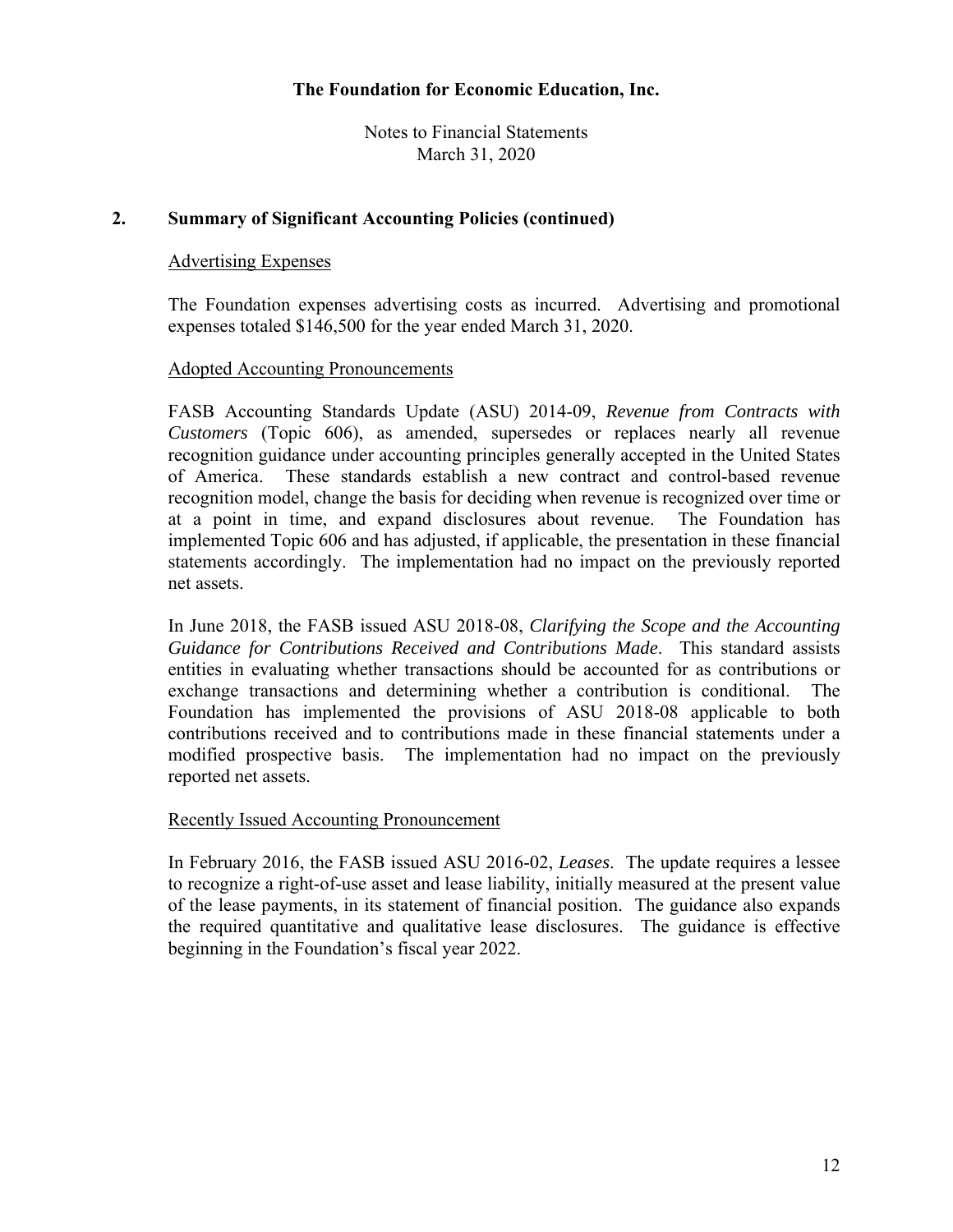Notes to Financial Statements March 31, 2020

### **2. Summary of Significant Accounting Policies (continued)**

### Subsequent Events

In preparing these financial statements, the Foundation has evaluated events and transactions for potential recognition or disclosure through August 21, 2020, the date the financial statements were available to be issued.

As a result of the spread of the COVID-19 coronavirus, economic uncertainties have arisen that are likely to impact the Foundation. The extent of the impact of COVID-19 on the Foundation's operational and financial performance will depend on certain developments, including the duration and spread of the outbreak, and its impact on the Foundation's clients and donors, all of which are uncertain and cannot be predicted. The Foundation has determined that these events are non-adjusting subsequent events. Accordingly, the financial position and results of operations as of and for the year ended March 31, 2020 have not been adjusted to reflect their impact. At this point, the extent to which COVID-19 may impact the Foundation's financial condition or results of operations is uncertain.

# **3. Liquidity and Availability**

The Foundation strives to maintain liquid financial assets sufficient to cover 90 days of general expenditures. Management periodically reviews the Foundation's liquid asset needs and adjusts the cash and cash equivalents balances as necessary. Amounts in excess of operating liquidity are invested in various short-term and highly liquid securities.

Additionally, the Foundation considers net assets with donor restrictions, including unappropriated endowment earnings, for use in current programs that are ongoing, major, and central to its annual operations to be available to meet cash needs for general expenditures. Excluded from total available for general expenditures is the portion of the endowments that is donor-restricted and held in perpetuity.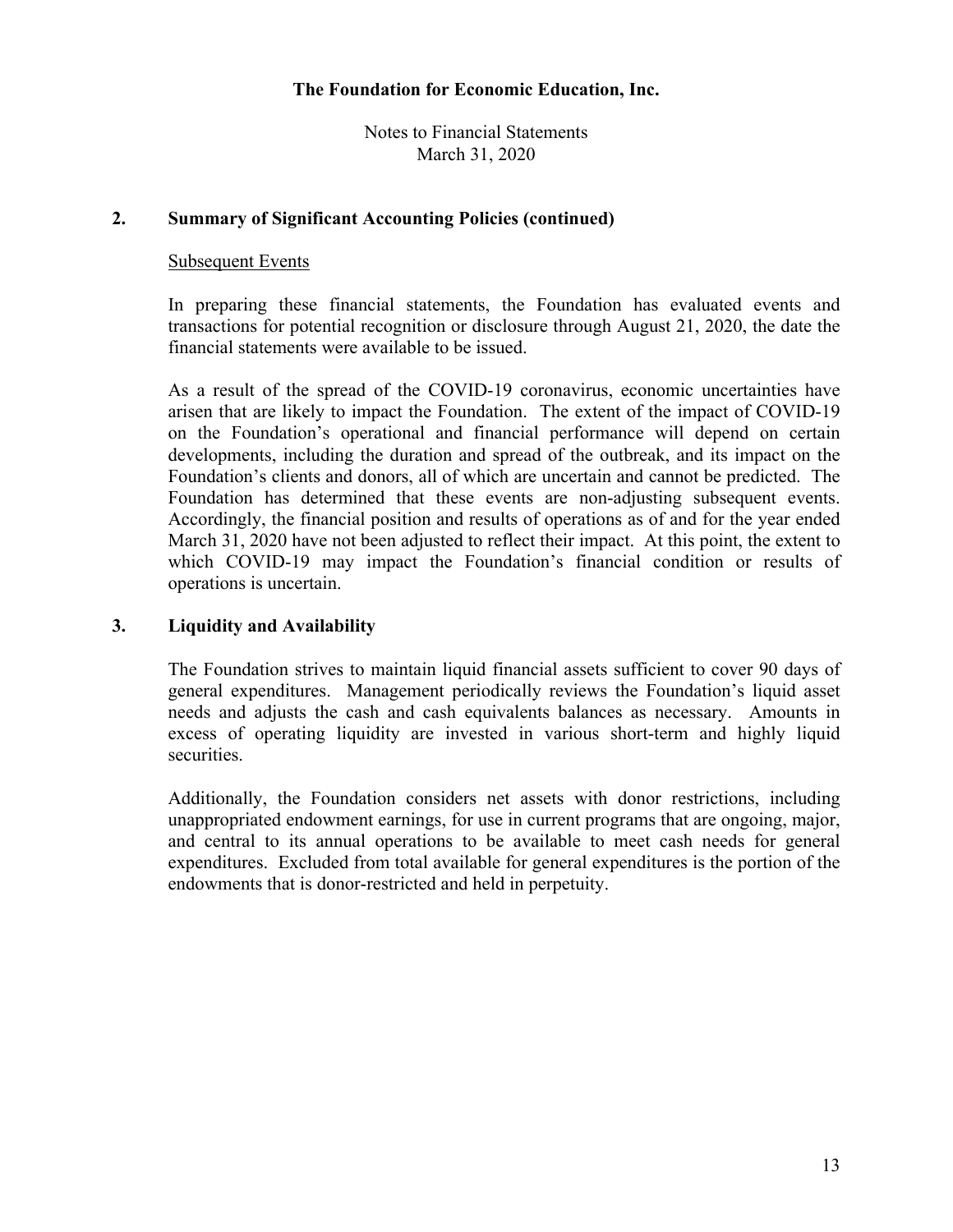Notes to Financial Statements March 31, 2020

#### **3. Liquidity and Availability (continued)**

Financial assets that are available for general expenditures within one year of the statement of financial position date comprise the following at March 31, 2020:

| Cash and cash equivalents                     | 172,062     |
|-----------------------------------------------|-------------|
| Contributions receivable, due within one year | 175,000     |
| Investments, short-term portion               | 1,894,636   |
| Less: endowment corpus                        | (1,561,193) |
|                                               |             |
| Total available for general expenditures      | 680,505     |

### **4. Concentration of Credit Risk**

Financial instruments that potentially subject the Foundation to significant concentrations of credit risk consist of cash and cash equivalents, and investments. The Foundation maintains cash deposit and transaction accounts, along with investments, with various financial institutions and these values, from time to time, exceed insurable limits under the Federal Deposit Insurance Corporation (FDIC) and Securities Investor Protection Corporation (SIPC). The Foundation has not experienced any credit losses on its cash and cash equivalents, and investments to date as it relates to FDIC and SIPC insurance limits. Management periodically assesses the financial condition of these financial institutions and believes that the risk of any credit loss is minimal.

#### **5. Contributions Receivable**

Contributions receivable are due as follows at March 31, 2020:

| Due in less than one year                                      | 175,000            |
|----------------------------------------------------------------|--------------------|
| Due in one to five years                                       | 125,000            |
| Total contributions receivable<br>Less: present value discount | 300,000<br>(2,211) |
| Contributions receivable, net                                  | 297,789            |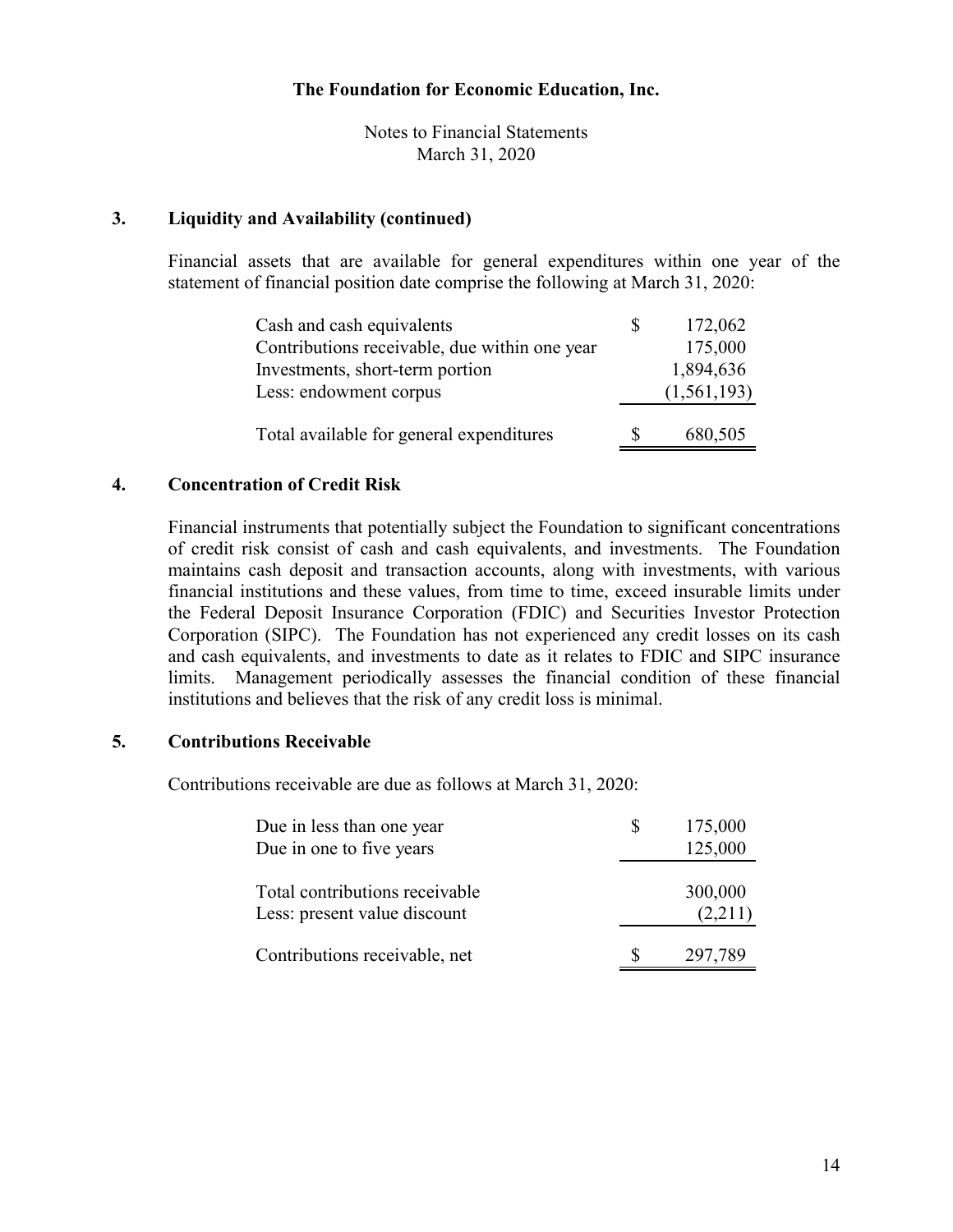Notes to Financial Statements March 31, 2020

#### **6. Split-Interest Agreements**

#### Assets Held in Charitable Remainder Trust

The Foundation is a trustee for one charitable remainder trust – *Warren Trust.* The fair value of assets held by the trust is reported as an asset. The asset is offset by a liability presented in the accompanying statement of financial position as "due to other beneficiaries of charitable remainder trust."

#### Beneficial Interest in Third-Party Trusts

The Foundation is a remainderman to certain charitable remainder trusts. Upon the death of the beneficiaries of these remainder trusts, the assets will revert to the Foundation to be used according to the donors' wishes. Assets held in trust by and for the Foundation are valued at either fair value or at the discounted present value of the estimated future receipts from the trusts. Where applicable, estimated future payments are discounted at a risk-free rate of return based on the expected term of the split-interest agreements at the time the agreements are created, ranging from 3% to 6%.

The Foundation had a beneficial interest in the following trusts at March 31, 2020:

*Katherine L. Lyness Unitrust ("the Trust"),* which is held and administered by an independent third-party trustee. Upon termination of the Trust, the Trust's assets will be distributed to the Foundation. The Trust's assets held are reported at their fair value of \$36,376 at March 31, 2020. The Trust assets are not restricted by the grantor, but are recorded as net assets with donor restrictions pending the passage of the Trust until trust termination, at which time the assets will be released from restriction. Net investment return from the beneficial trust totaled \$8,548, including realized and unrealized gains and losses, interest income, and investment fees, which were reported in the statement of activities for the year ended March 31, 2020.

*The Krogdahl Trust,* which is administered by a third-party trustee. The trust is to be held in perpetuity, and generated returns may be used for purposes without donor restrictions. Total assets of this trust were \$30,626 at March 31, 2020.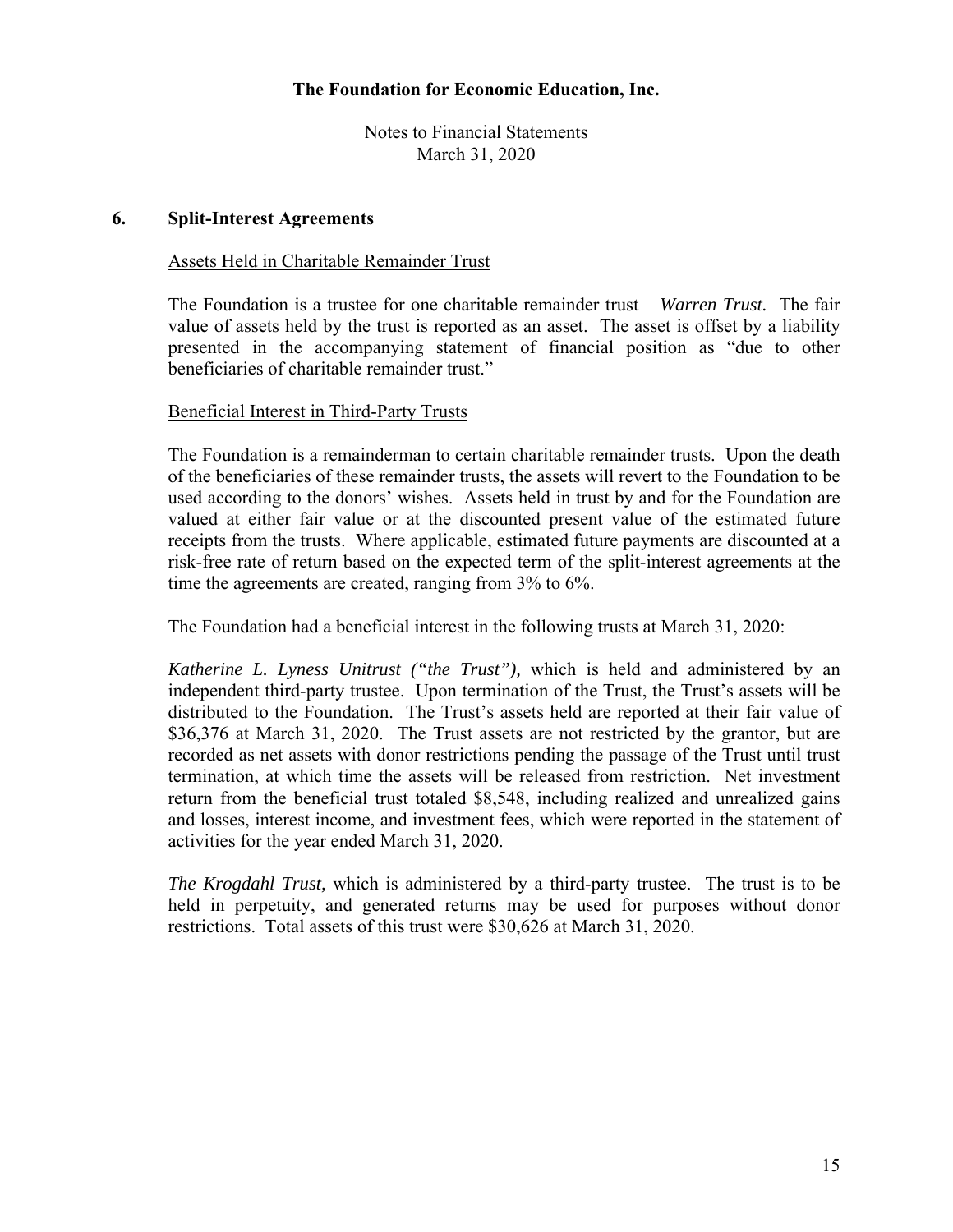Notes to Financial Statements March 31, 2020

#### **6. Split-Interest Agreements (continued)**

# Beneficial Interest in Third-Party Trusts (continued)

In addition, the Foundation is the beneficiary of two additional charitable remainder trusts that are held and administered by others on its behalf. The Foundation's right to these trust assets remains conditional, and, therefore, the Foundation's share of trust assets is not recorded in the statement of financial position. When the conditional status is changed such that the Foundation has an unconditional right to these trust assets, the related investments will be recorded in the statement of financial position. The Foundation received distributions from one of these trusts approximating \$7,322 during 2020, and recognized this amount in investment return in the statement of activities.

#### **7. Investments and Fair Value Measurements**

#### *Investment Return*

Investment return consists of the following for the year ended March 31, 2020:

| Interest and dividends  |    | 341,081    |
|-------------------------|----|------------|
| Net unrealized loss     |    | (196, 235) |
| Net realized gain       |    | 465,549    |
|                         |    |            |
| Total investment return | Ж. | 610,395    |

There were no investment management fees incurred for the year ended March 31, 2020.

The Foundation follows FASB ASC 820, *Fair Value Measurements and Disclosures,* for its financial assets. This standard establishes a fair value hierarchy that prioritizes the inputs to valuation techniques used to measure fair value. Fair value measurement standards require an entity to maximize the use of observable inputs (such as quoted prices in active markets) and minimize the use of unobservable inputs (such as appraisals or other valuation techniques) to determine fair value. The categorization of a financial instrument within the hierarchy is based upon the pricing transparency of the instrument and does not necessarily correspond to the entity's perceived risk of that instrument.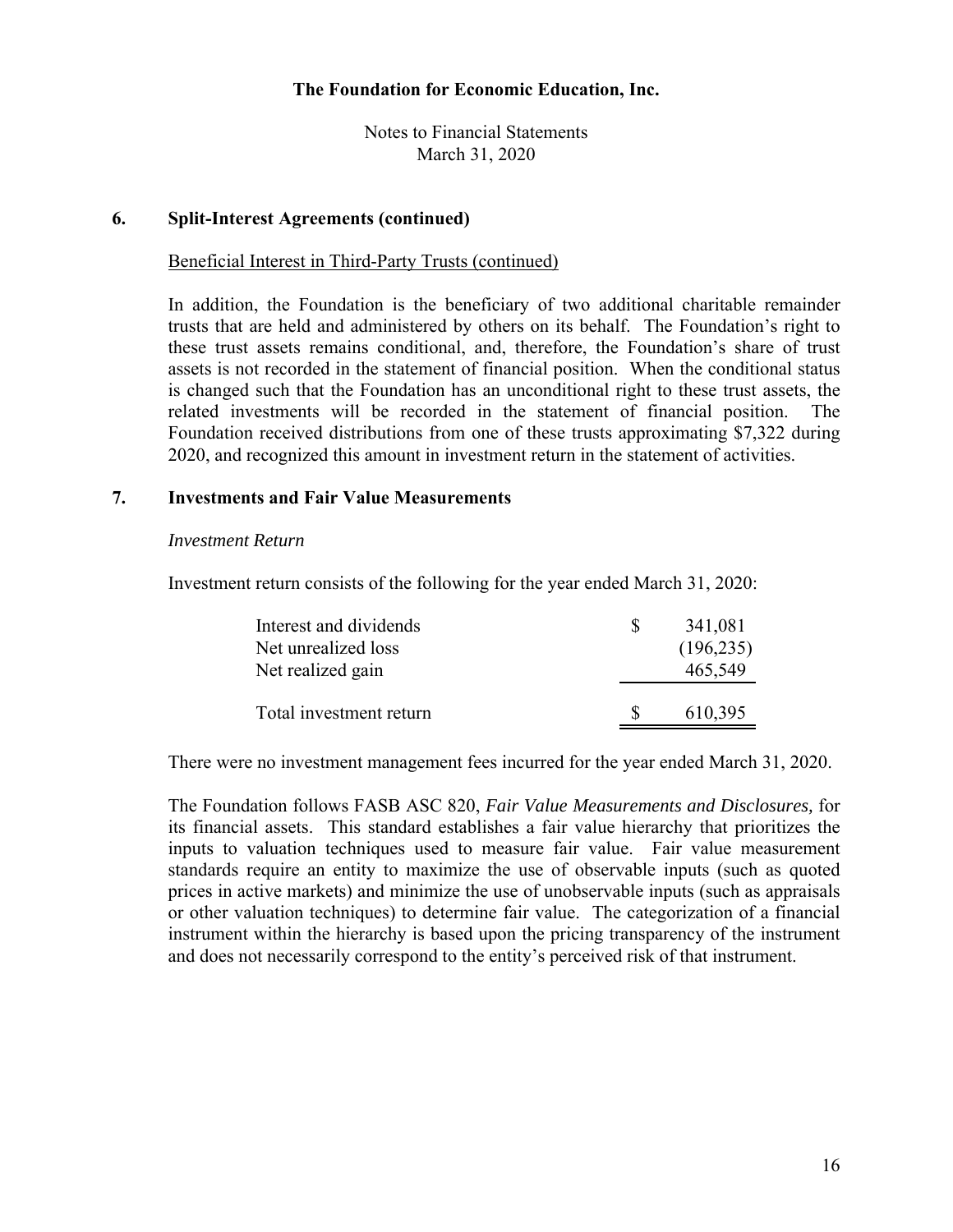Notes to Financial Statements March 31, 2020

#### **7. Investments and Fair Value Measurements (continued)**

The inputs used in measuring fair value are categorized into three levels. Level 1 inputs consist of unadjusted quoted prices in active markets for identical assets and liabilities and have the highest priority. Level 2 is based upon observable inputs other than quoted market prices, and Level 3 is based on unobservable inputs.

The Foundation recognizes transfers between levels in the fair value hierarchy at the end of the reporting period.

In general, and where applicable, the Foundation uses quoted prices in active markets for identical assets to determine fair value. This pricing methodology applies to Level 1 investments.

The Foundation used the following methods and significant assumptions to estimate fair value of assets and liabilities:

#### Investments

#### *Mutual Funds*

The Foundation's holdings in publicly traded mutual funds consist principally of debt and equity securities carried at their aggregate market value that is determinable by quoted market prices. Valuation is based on Level 1 inputs within the hierarchy used in measuring fair value.

#### *Common Stocks*

Common stocks are principally valued at the regular trading session closing price on the exchange or market in which such funds are principally traded, using the market approach. Valuation is based on Level 1 inputs within the hierarchy used in measuring fair value.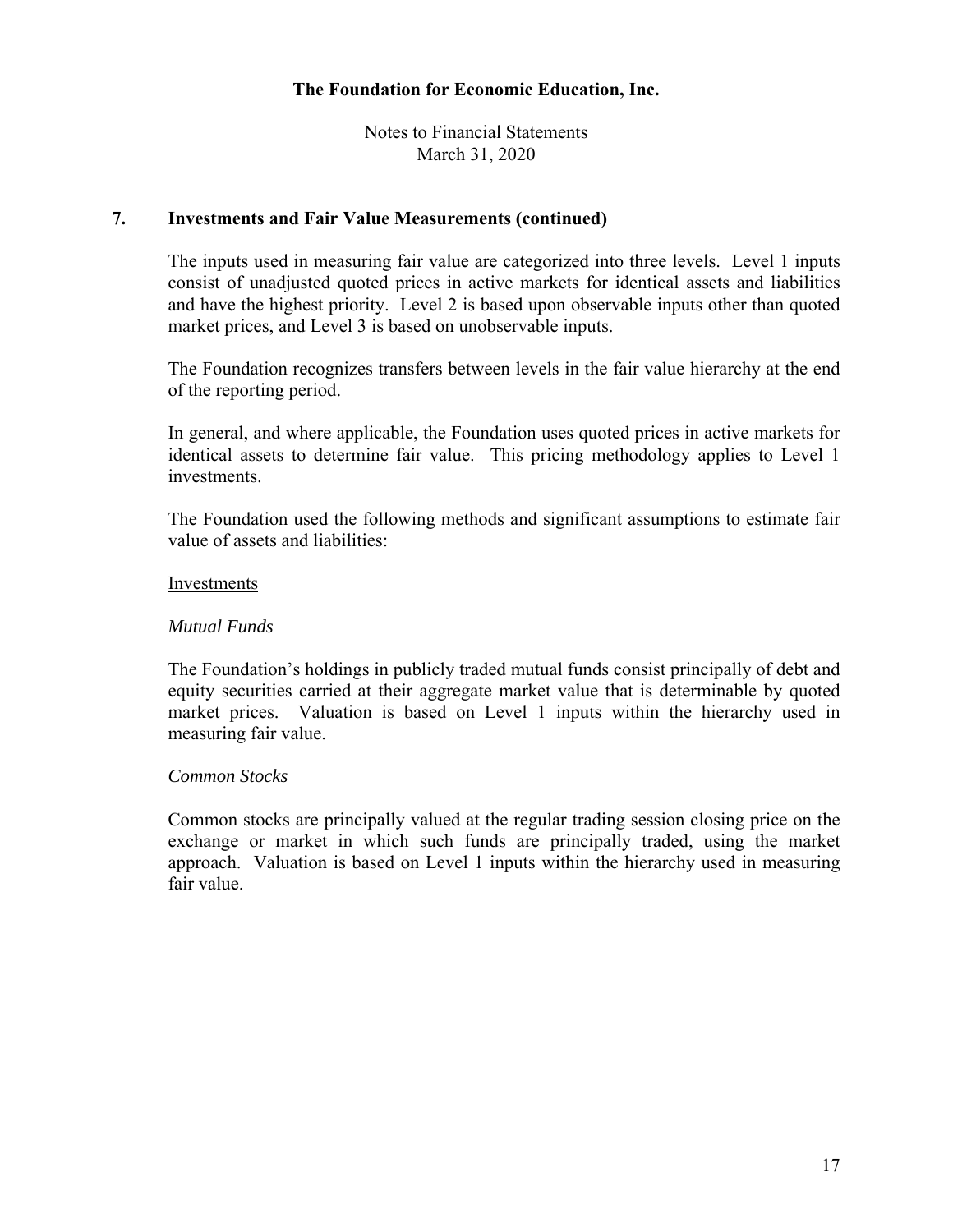Notes to Financial Statements March 31, 2020

#### **7. Investments and Fair Value Measurements (continued)**

#### Investments (continued)

#### *Alternative Investments*

Alternative investments consist of an investment in a limited partnership, where the Foundation has a 1.38% ownership. Investment in private company stock is determined using techniques consistent with both the market and income approaches, based on the estimates and assumptions in the absence of observable market data. The market approach considers comparable companies, comparable transactions, and companyspecific information, including but not limited to restrictions on disposition, subsequent purchases of the same or similar securities by other investors, pending mergers and acquisitions, and the current financial position and operating results. The income approach considers the projected operating performance of the portfolio company. Valuation is based on Level 3 inputs within the investment hierarchy used in measuring fair value.

#### Charitable Remainder Trusts

### *Level 1 Assets*

Charitable remainder trust assets for which the Foundation is a trustee are invested in a diversified portfolio of common stocks, which are valued at fair value based on quoted market prices of the underlying investments, and are therefore classified within Level 1.

#### *Level 3 Assets*

Charitable trust assets also include the fair value of the Foundation's beneficial interest in third party trusts where the Foundation is not a trustee. The fair value is measured upon the estimated net present value of amounts to be received. Distributions are to be made to the donor's designee (remainder trusts) during the terms of the agreements. At the end of the remainder trust terms, a portion of the remaining trust assets, as defined in the trust agreements, is to be distributed to the Foundation. The expected future cash inflows from the trusts are based on the fair value of the investments, future expected investment returns, and life expectancy of the donor or donor's designee, and have been recorded at present value. The value of these assets is based on unobservable inputs and the Foundation's own assumptions, and are therefore classified within Level 3.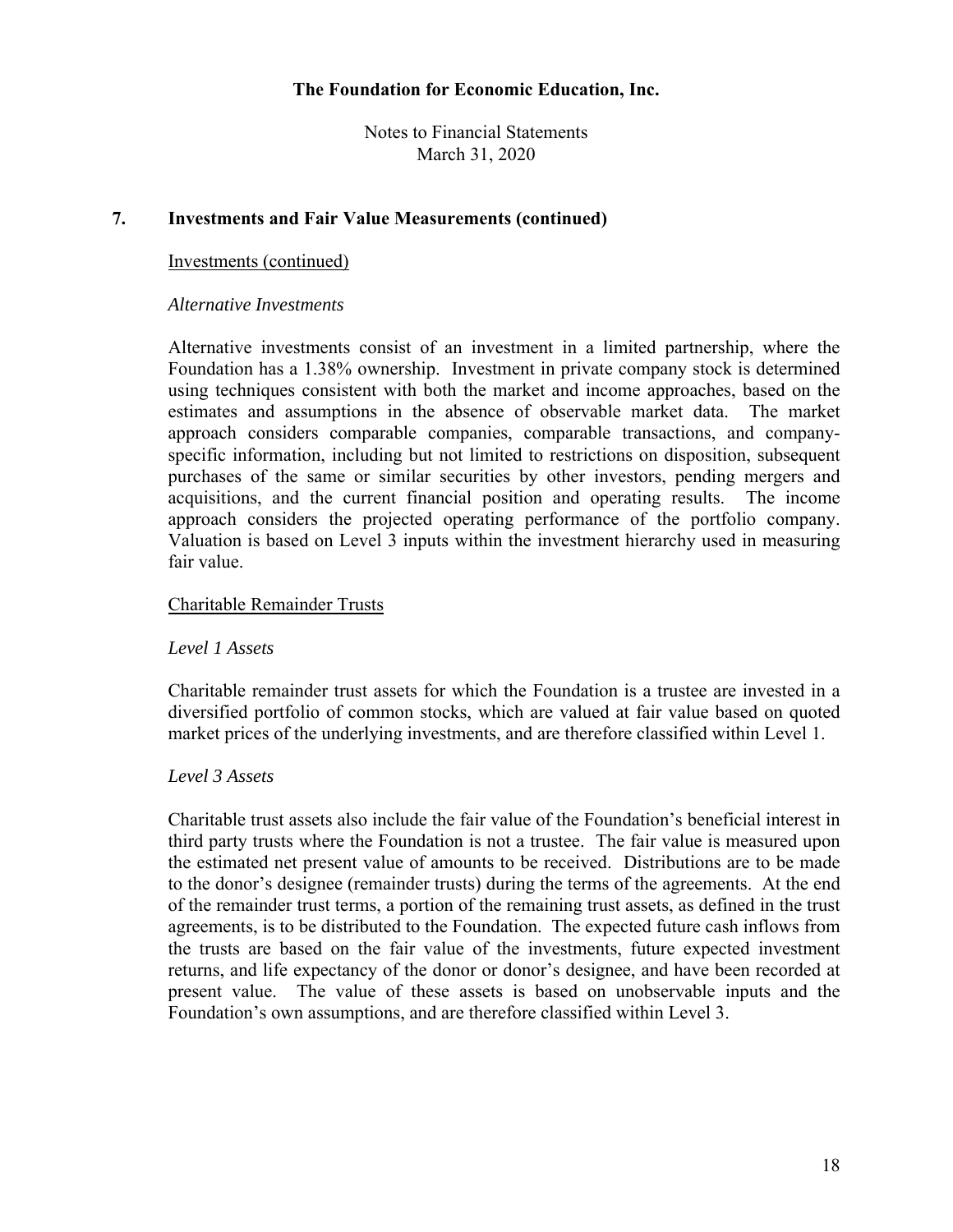Notes to Financial Statements March 31, 2020

# **7. Investments and Fair Value Measurements (continued)**

The following table presents the Foundation's fair value hierarchy for assets measured on a recurring basis at March 31, 2020:

|                                                    |              | Level 1      | Level 2       | Level 3                                  | Total     |
|----------------------------------------------------|--------------|--------------|---------------|------------------------------------------|-----------|
|                                                    |              |              |               |                                          |           |
| Assets:                                            |              |              |               |                                          |           |
| Investments:                                       |              |              |               |                                          |           |
| Money market funds                                 | $\mathbb{S}$ | 1,735,019 \$ | $\mathcal{S}$ | $\mathbb{S}$<br>$\overline{\phantom{0}}$ | 1,735,019 |
| Common stocks                                      |              | 1,377,761    |               |                                          | 1,377,761 |
| Alternative investments                            |              |              |               | 2,704,767                                | 2,704,767 |
| Total investments                                  |              | 3,112,780    |               | 2,704,767                                | 5,817,547 |
| Assets held in charitable<br>remainder trust:      |              |              |               |                                          |           |
| Money market funds                                 |              | 159,571      |               |                                          | 159,571   |
| Common stocks                                      |              | 165,591      |               |                                          | 165,591   |
| Total assets held in<br>charitable remainder trust |              | 325,162      |               |                                          | 325,162   |
|                                                    |              |              |               |                                          |           |
| Beneficial interest in<br>third-party trusts:      |              |              |               |                                          |           |
| Mutual funds                                       |              |              |               | 58,191                                   | 58,191    |
| Exchange-traded funds                              |              |              |               | 8,811                                    | 8,811     |
| Total beneficial interest in                       |              |              |               |                                          |           |
| third-party trusts                                 |              |              |               | 67,002                                   | 67,002    |
| Total assets at fair value                         |              | 3,437,942    | - \$          | 2,771,769 \$                             | 6,209,711 |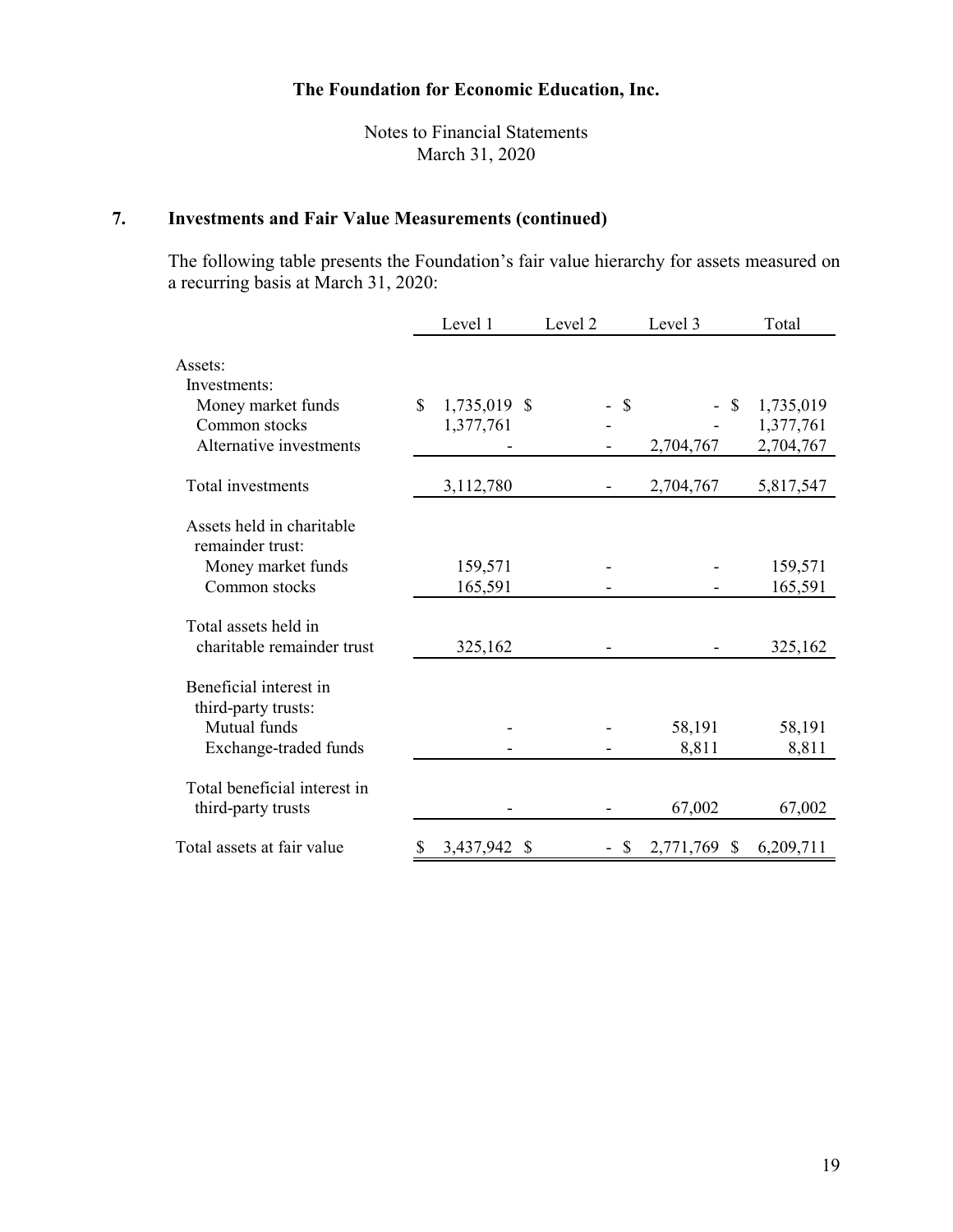Notes to Financial Statements March 31, 2020

#### **7. Investments and Fair Value Measurements (continued)**

The following table presents the Foundation's fair value hierarchy for liabilities measured on a recurring basis at March 31, 2020:

|                                            | Level 1 | Level 2 | Level 3                   | Total |
|--------------------------------------------|---------|---------|---------------------------|-------|
| Liabilities:<br>Charitable remainder trust | - \$    |         | $-$ \$ 162,581 \$ 162,581 |       |
| Total liabilities at fair value            | - \$    |         | $-$ \$ 162,581 \$ 162,581 |       |

#### *Level 3 Inputs*

In cases where there is limited activity or less transparency around inputs to the valuation, securities are classified within Level 3 of the valuation hierarchy. Activities for assets and liabilities measured at fair value on a recurring basis using significant unobservable inputs (Level 3) were as follows for the year ended March 31, 2020:

|                             | <b>Beneficial Interest</b> |             |    |                                  |    |           |
|-----------------------------|----------------------------|-------------|----|----------------------------------|----|-----------|
|                             |                            | Alternative |    | in Third-Party                   |    |           |
|                             |                            | Investments |    | <b>Trusts</b>                    |    | Total     |
| Beginning asset balance     | \$                         | 2,418,000   | \$ | 79,894                           | \$ | 2,497,894 |
| Interest and dividends      |                            | 254,200     |    | 1,383                            |    | 255,583   |
| Unrealized gain (loss)      |                            | 32,567      |    | (14,275)                         |    | 18,292    |
| Ending asset balance        |                            | 2,704,767   | \$ | 67,002                           |    | 2,771,769 |
|                             | Charitable<br>Gift         |             |    | Charitable<br>Remainder<br>Trust |    | Total     |
|                             |                            | Annuities   |    |                                  |    |           |
| Beginning liability balance | \$                         |             | \$ | 187,247                          | \$ | 187,247   |
| Change in value             |                            |             |    | (24, 666)                        |    | (24, 666) |
| Ending liability balance    | \$                         |             | \$ | 162,581                          | \$ | 162,581   |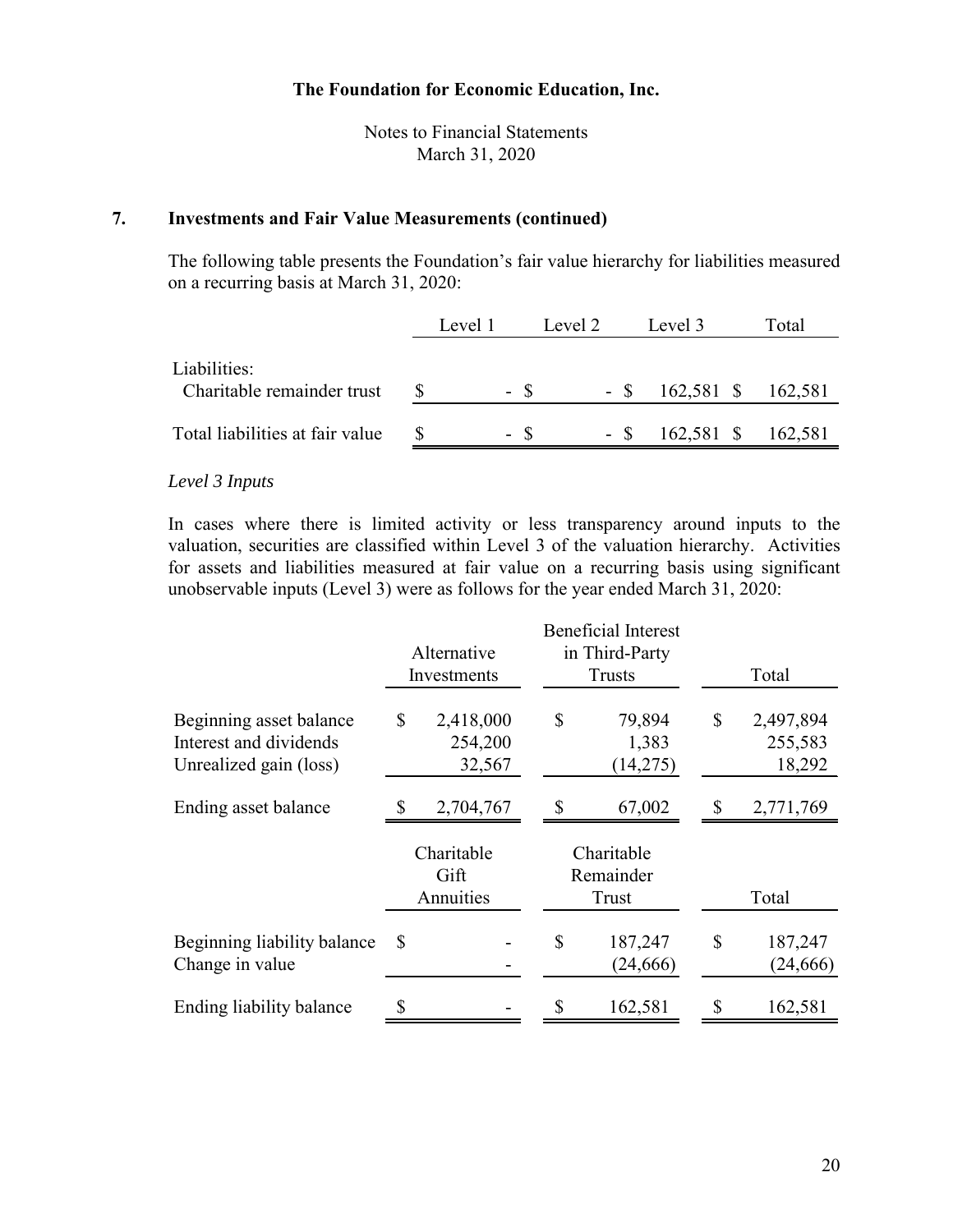Notes to Financial Statements March 31, 2020

# **8. Property and Equipment**

Property and equipment consists of the following at March 31, 2020:

| Computer equipment                                             | 488,910    |
|----------------------------------------------------------------|------------|
| Software                                                       | 445,750    |
| Leasehold improvements                                         | 49,181     |
| Total property and equipment<br>Less: accumulated depreciation | 983,841    |
| and amortization                                               | (822, 171) |
| Property and equipment, net                                    | 161,670    |

# **9. Net Assets With Donor Restrictions**

Net assets with donor restrictions were restricted for the following at March 31, 2020:

| Net assets with purpose restrictions:    |                 |
|------------------------------------------|-----------------|
| Hecht Foundation – summer seminars       | \$<br>324,455   |
| Charitable remainder trust               | 72,537          |
| Maughmer/WSU Project                     | 27,782          |
| Whitman scholarships                     | 33,890          |
| Western Mass, discussion                 | 6,746           |
| Unappropriated endowment earnings:       |                 |
| <b>Maughmer Bequest</b>                  | 138,910         |
| Berkheimer Endowment                     | (12, 425)       |
| <b>Warren Trust</b>                      | 4,964           |
| Charlene Barr Chalberg Endowment         | (4,192)         |
| Krogdahl Trust                           | (1,421)         |
| Endowment corpus:                        |                 |
| Maughmer Bequest                         | 1,108,055       |
| Berkheimer Endowment                     | 173,474         |
| <b>Warren Trust</b>                      | 157,617         |
| Charlene Barr Chalberg Endowment         | 90,000          |
| Krogdahl Trust                           | 32,047          |
|                                          |                 |
| Total net assets with donor restrictions | \$<br>2,152,439 |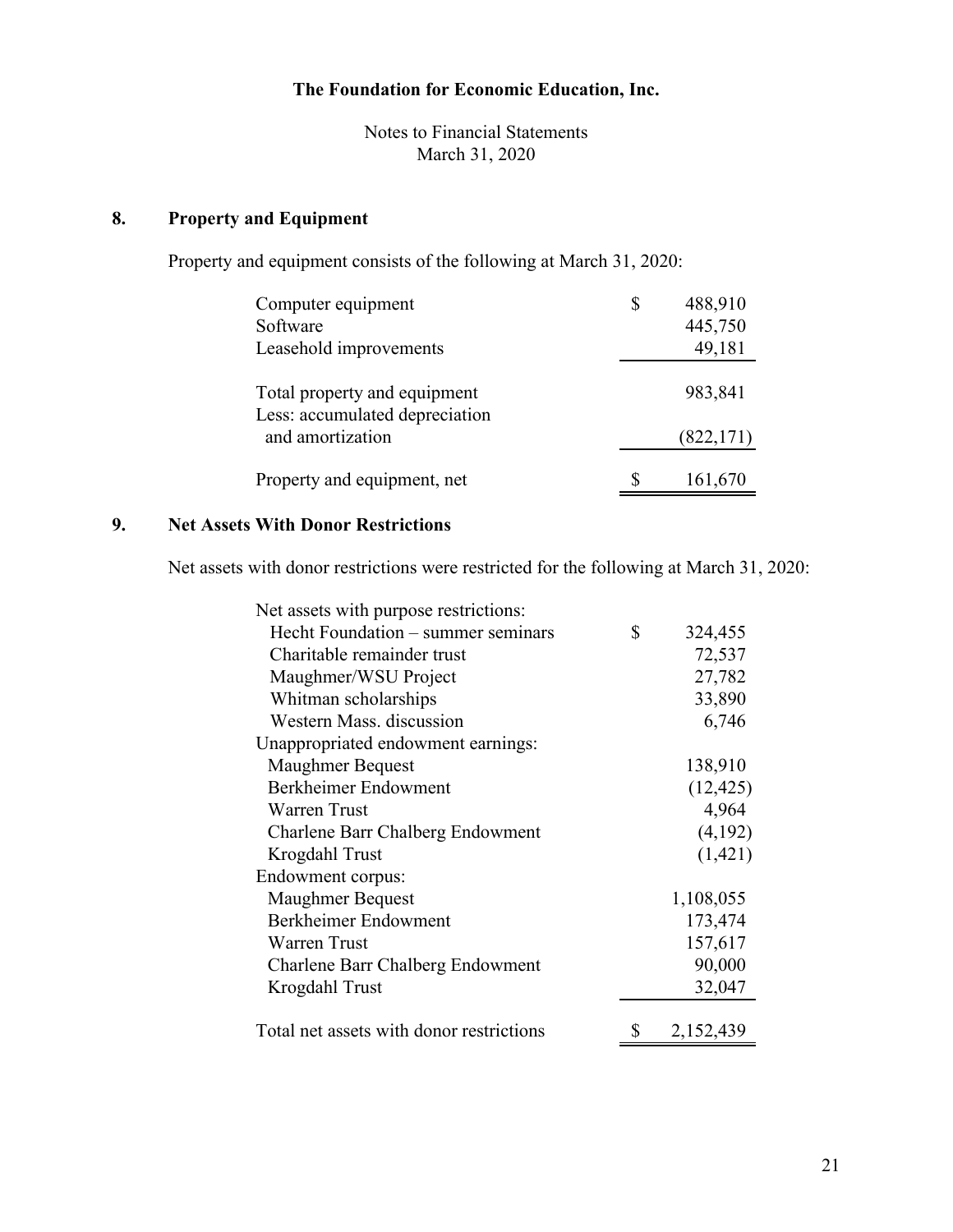Notes to Financial Statements March 31, 2020

### **9. Net Assets With Donor Restrictions (continued)**

The *Maughmer Bequest* requires that 20% of net earnings be expended for agreed-upon projects of the Foundation for Economic Education-Maughmer Fund, located at Washington State University. The remaining 80% of net earnings is required to be expended by the Foundation on the education of students in the Mountain and/or Pacific States.

The *Berkheimer Endowment* requires that income generated from the endowment be first added to corpus up to the Consumer Price Index of the fund, and the remaining balance is to be used for unrestricted purposes.

The *Warren Trust* does not restrict the use of income generated and, therefore, can be used for unrestricted purposes. The corpus of the trust was equally divided between the Foundation and another not-for-profit foundation. The funds are held in a separate investment account and the income generated, if any, is distributed in accordance with the trust. The Foundation's share of the corpus is reflected as net assets with donor restrictions, and is reported as an investment in the statement of financial position.

The *Charlene Barr Chalberg Endowment* requires that the income generated from the endowment be used for "Charlene Barr Memorial Scholarships" to support high school students attending the Freedom 101 Program.

The *Krogdahl Trust* does not restrict the use of income generated, and, therefore, can be used for unrestricted purposes.

### **10. Endowment**

The Foundation's endowment has been funded by donor-restricted contributions to be held in perpetuity, the earnings of which can be used to fund either specific programs or general operations.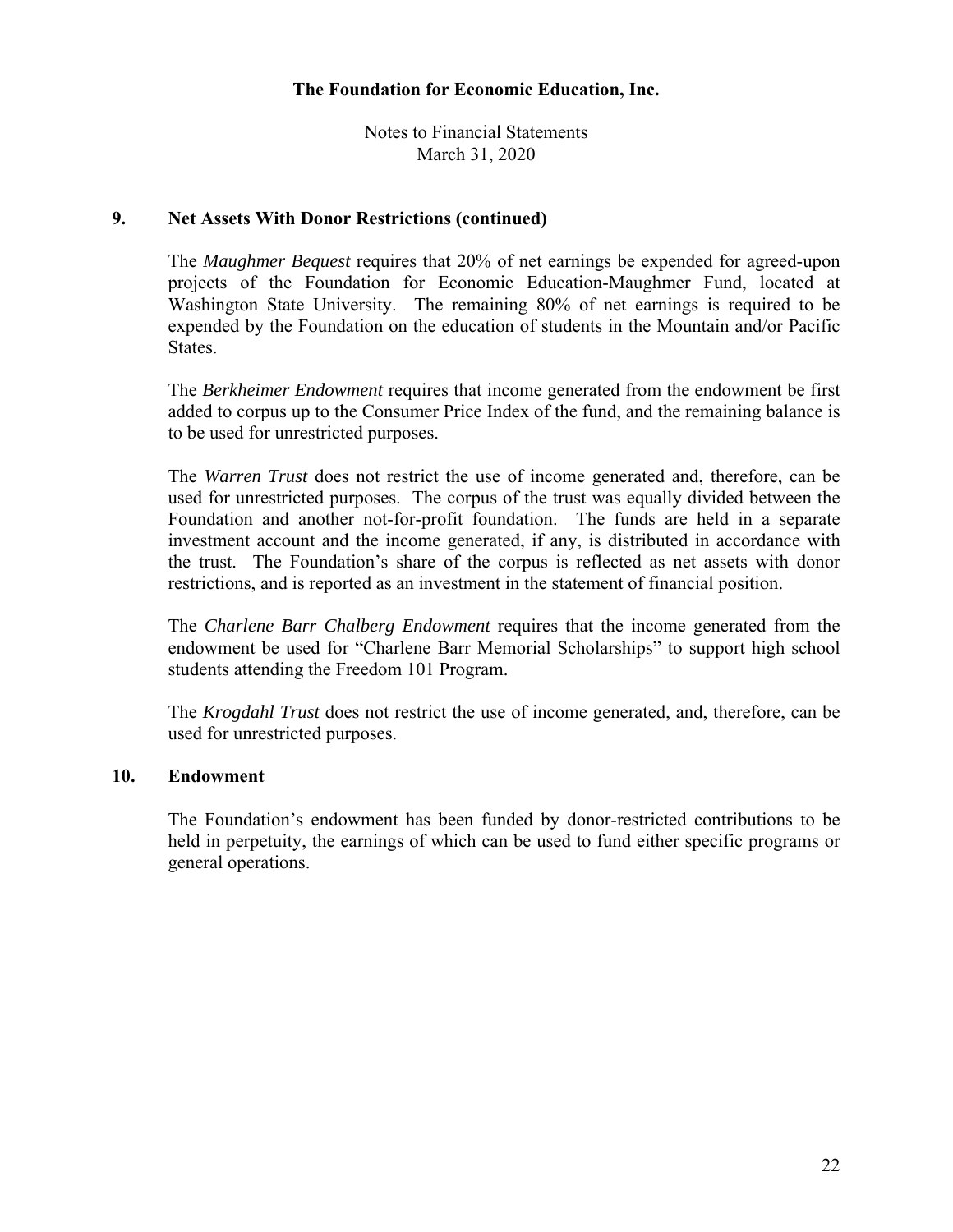Notes to Financial Statements March 31, 2020

#### **10. Endowment (continued)**

#### Interpretation of Relevant Law

The Foundation's Board of Trustees has interpreted New York's Uniform Prudent Management of Institutional Funds Act (UPMIFA) as requiring the preservation of the fair value of the original gift as of the gift date of the donor-restricted endowment funds, absent explicit donor stipulations to the contrary.

As a result of this interpretation, the Foundation classifies as net assets with donor restrictions (a) the original value of gifts donated to the permanent endowment, (b) the original value of subsequent gifts to the permanent endowment, and (c) accumulations to the permanent endowment made in accordance with the direction of the applicable donor gift instrument at the time the accumulation is added to the fund. A portion of each donor-restricted endowment fund is appropriated for expenditure by the Foundation in a manner consistent with the standard of prudence prescribed by UPMIFA.

In accordance with UPMIFA, the Foundation considers the following factors in making a determination to appropriate or accumulate donor-restricted funds: (1) duration and preservation of the fund; (2) purposes of the Foundation and the donor-restricted endowment fund; (3) general economic conditions; (4) possible effect of inflation and deflation; (5) expected total return from income and the appreciation or depreciation of investments; (6) other resources of the Foundation; and (7) investment policies of the Foundation.

#### Funds with Deficiencies

From time to time, the fair value of assets associated with individual donor-restricted endowment funds may fall below the level that the donor or UPMIFA requires the organization to retain as a fund of perpetual duration. In accordance with accounting principles generally accepted in the United States of America, deficiencies of this nature would be reported by the Foundation in net assets without donor restrictions. At March 31, 2020, deficiencies of this nature totaled \$18,038, and are reflected in various funds in Note 9, including \$12,425 in the Berkheimer Endowment, \$4,192 in the Charlene Barr Chalberg Endowment, and \$1,421 in the Krogdahl Trust. These deficiencies were the result of market fluctuations and economic downturn at the end of the fiscal year.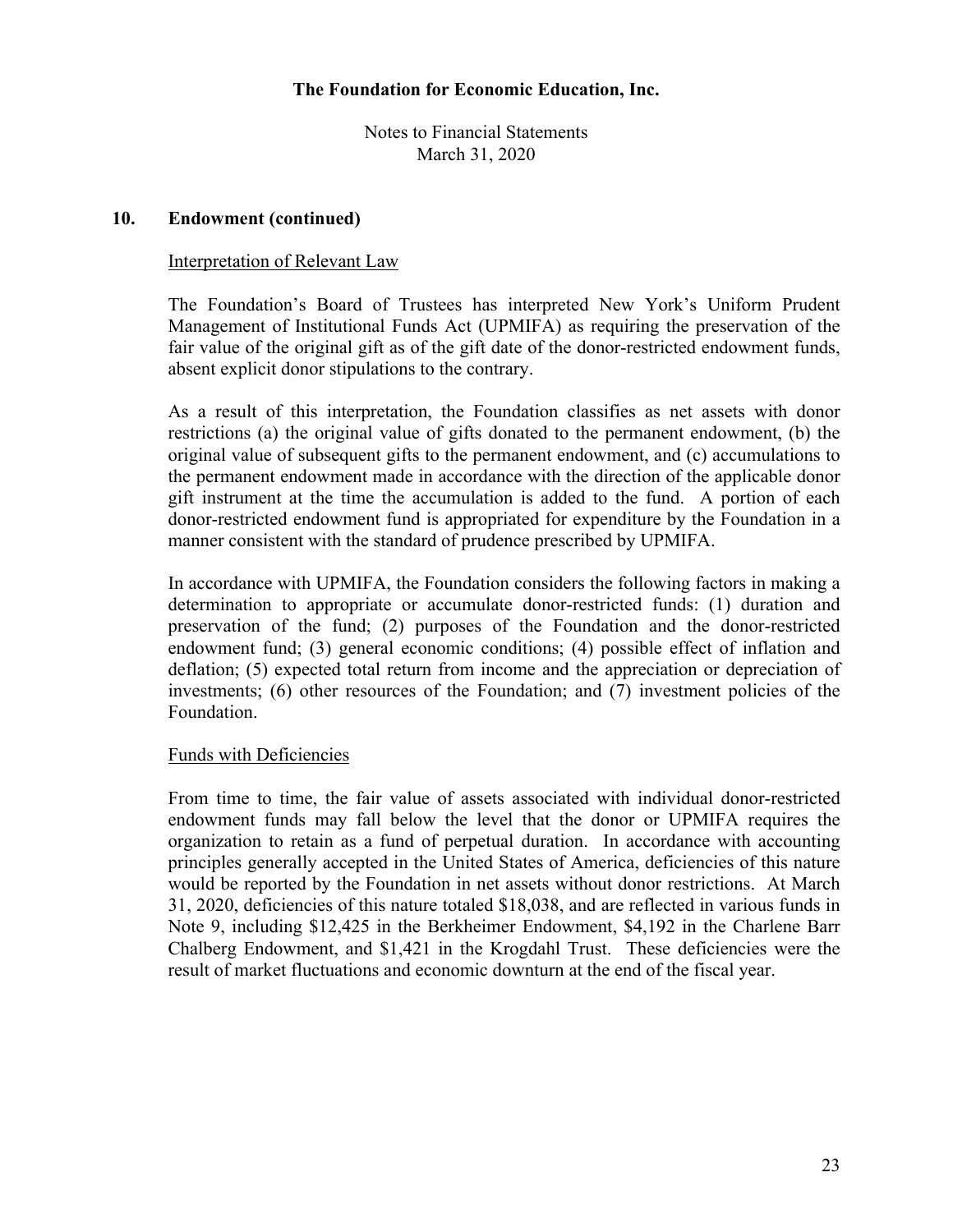Notes to Financial Statements March 31, 2020

#### **10. Endowment (continued)**

#### Return Objectives, Risk Parameters, and Strategies

The Foundation's investment policies, as approved by the Board of Trustees, are as follows: There will be a reserve for operations, with a target balance at each March 31 equal to the sum of (a) 25% of the upcoming fiscal year's modified expense budget (as defined below) and (b) any budgeted expenses that are to be funded from amounts in deferred revenue at March 31, to be invested in cash, near-cash, and short-term fixedincome instruments. There will be a reserve for contingencies, with a target balance at each March 31 equal to 30% of the upcoming fiscal year's modified expense budget, to be invested in cash, near-cash, and short- and medium-term fixed-income instruments. The modified expense budget equals the total expense budget, reduced by any expenses that are to be incurred only to the extent that specified, designated funding is received.

All other liquid assets are to be invested in accordance with the investment policies set forth by the Board; provided, however, that to the extent there are donor-imposed restrictions on an investment of specific funds that conflict with these investment policies, the donor-imposed restrictions will govern.

The following are the asset allocation guidelines set forth by the Foundation's Board of Trustees:

|              | Long-Term Target | Allowable Range |
|--------------|------------------|-----------------|
| Equity       | 75%              | $50\% - 100\%$  |
| Fixed income | 20 <sup>%</sup>  | $0\% - 35\%$    |
| Cash         | $5\%$            | $0\% - 20\%$    |

These percentages will be based on the fair market value of investments. Within the equity category, no more than 10% of total equity may be allocated to any one market subsector or industry sector.

On an annual or more frequent basis, the Foundation calculates the amounts distributable from each of its restricted accounts and releases such amounts for expenditure for the purposes specified by the respective donors.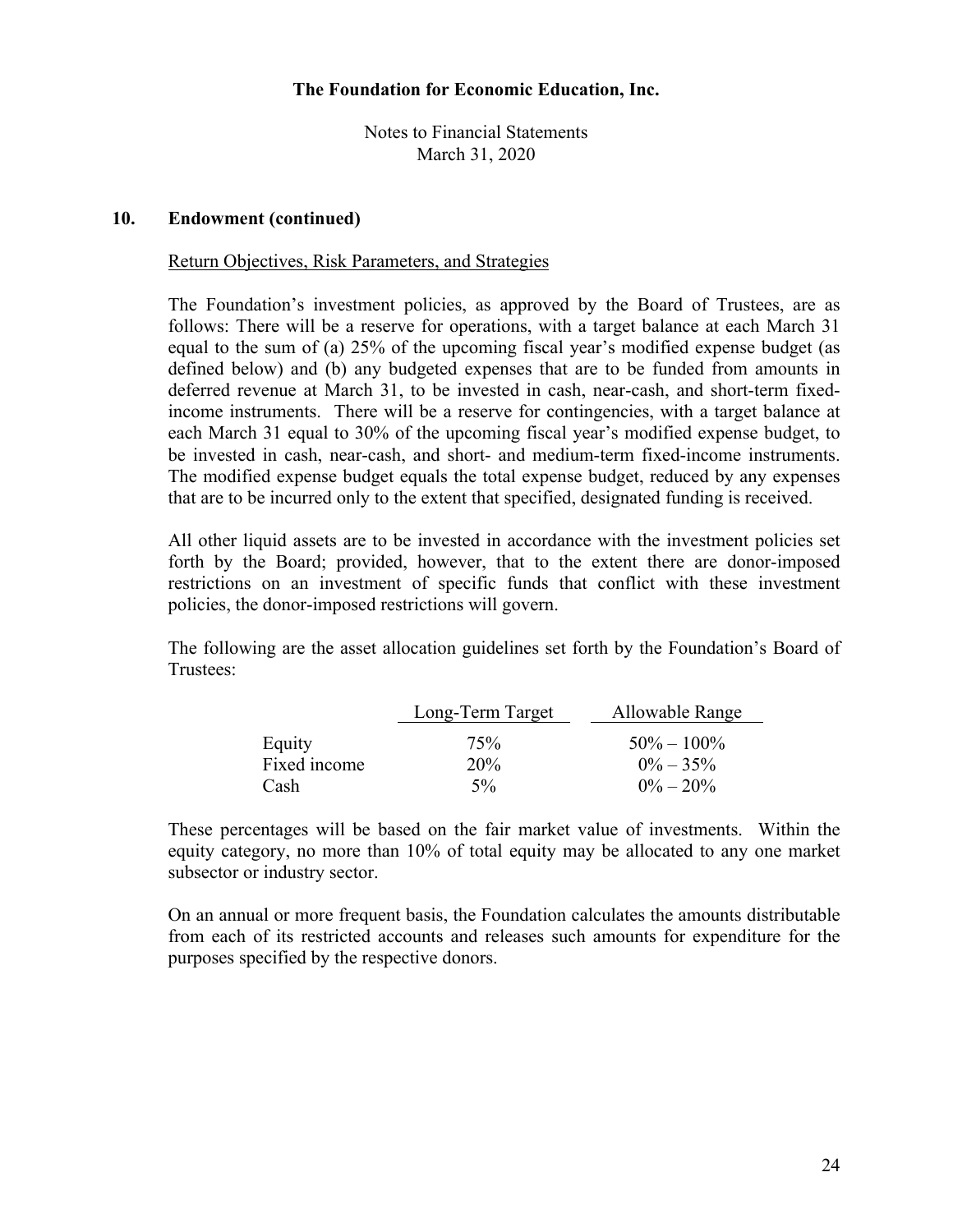Notes to Financial Statements March 31, 2020

# **10. Endowment (continued)**

# Composition of Endowment Net Assets

Endowment net asset composition by type of fund was as follows at March 31, 2020:

|                         | <b>Without Donor</b><br>Restrictions | With Donor<br>Restrictions |           | Total |           |
|-------------------------|--------------------------------------|----------------------------|-----------|-------|-----------|
|                         |                                      |                            |           |       |           |
| Donor-restricted funds: |                                      |                            |           |       |           |
| Maughmer Bequest        | S                                    | S                          | 1,246,965 | \$    | 1,246,965 |
| Berkheimer Endowment    |                                      |                            | 161,049   |       | 161,049   |
| Warren Trust            |                                      |                            | 162,581   |       | 162,581   |
| Charlene Barr Chalberg  |                                      |                            |           |       |           |
| Endowment               |                                      |                            | 85,808    |       | 85,808    |
| Krogdahl Trust          |                                      |                            | 30,626    |       | 30,626    |
|                         |                                      |                            |           |       |           |
| Total endowment funds   |                                      |                            | 1,687,029 |       | 1,687,029 |

# Changes in Endowment Net Assets

Changes in endowment net assets were as follows for the year ended March 31, 2020:

| <b>Without Donor</b><br>Restrictions                             |    | With Donor<br>Restrictions | Total      |    |            |
|------------------------------------------------------------------|----|----------------------------|------------|----|------------|
| Endowment net assets,<br>beginning                               | \$ | \$                         | 2,170,677  | \$ | 2,170,677  |
| Investment return:<br>Interest and dividends<br>Net realized and |    |                            | 37,490     |    | 37,490     |
| unrealized loss                                                  |    |                            | (134,241)  |    | (134,241)  |
| Total investment return<br>Appropriations of                     |    |                            | (96,751)   |    | (96, 751)  |
| endowment assets<br>for expenditures                             |    |                            | (386, 897) |    | (386, 897) |
| Endowment net assets,<br>ending                                  | \$ | \$                         | 1,687,029  |    | 1,687,029  |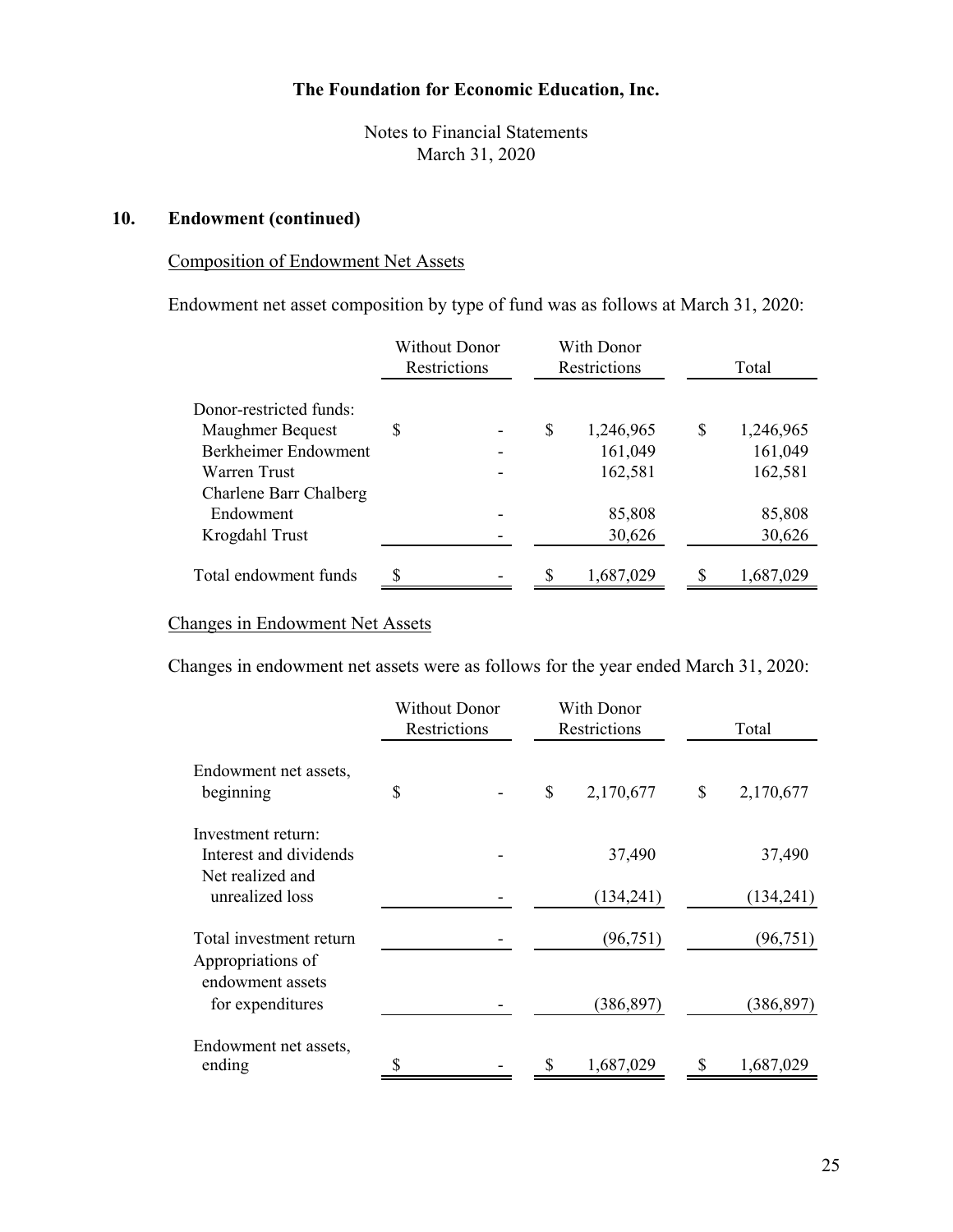Notes to Financial Statements March 31, 2020

#### **11. Commitments and Contingencies**

#### Operating Leases

On January 5, 2016, the Foundation entered into a lease for office space, which commenced on May 1, 2016 and expires on October 31, 2022. On June 14, 2018, the Foundation entered into an amendment with the landlord of the office to begin leasing additional space under an amended lease agreement. The Foundation expanded into additional space on July 1, 2018, and began leasing a final additional space on September 1, 2019. The lease and amendment require fixed monthly payments for the initial 12 months, after an abatement period of 6 months, and an annual 3% increase in monthly payments for the remainder of the lease term. Under accounting principles generally accepted in the United States of America, all fixed rent increases and lease incentives are recognized on a straight-line basis over the term of the lease. The difference between this expense and the required lease payments is reflected as deferred rent in the accompanying statement of financial position.

In addition, the Foundation leases office equipment under an operating lease, which extends through February 2021. The lease requires fixed monthly payments of approximately \$338.

Future minimum lease payments under all operating leases are as follows for the years ending March 31:

| 2021                                | 169,551 |
|-------------------------------------|---------|
| 2022                                | 170,813 |
| 2023                                | 102,450 |
|                                     |         |
| Total future minimum lease payments | 442,814 |
|                                     |         |

Rent expense under all operating leases was \$187,589 for the year ended March 31, 2020.

#### Hotel Commitments

The Foundation has entered into agreements with hotels and venues for future events. The agreements indicate the Foundation may be liable for certain cancellation fees and liquidated damages in the event of cancellation. Management does not expect any cancellations.